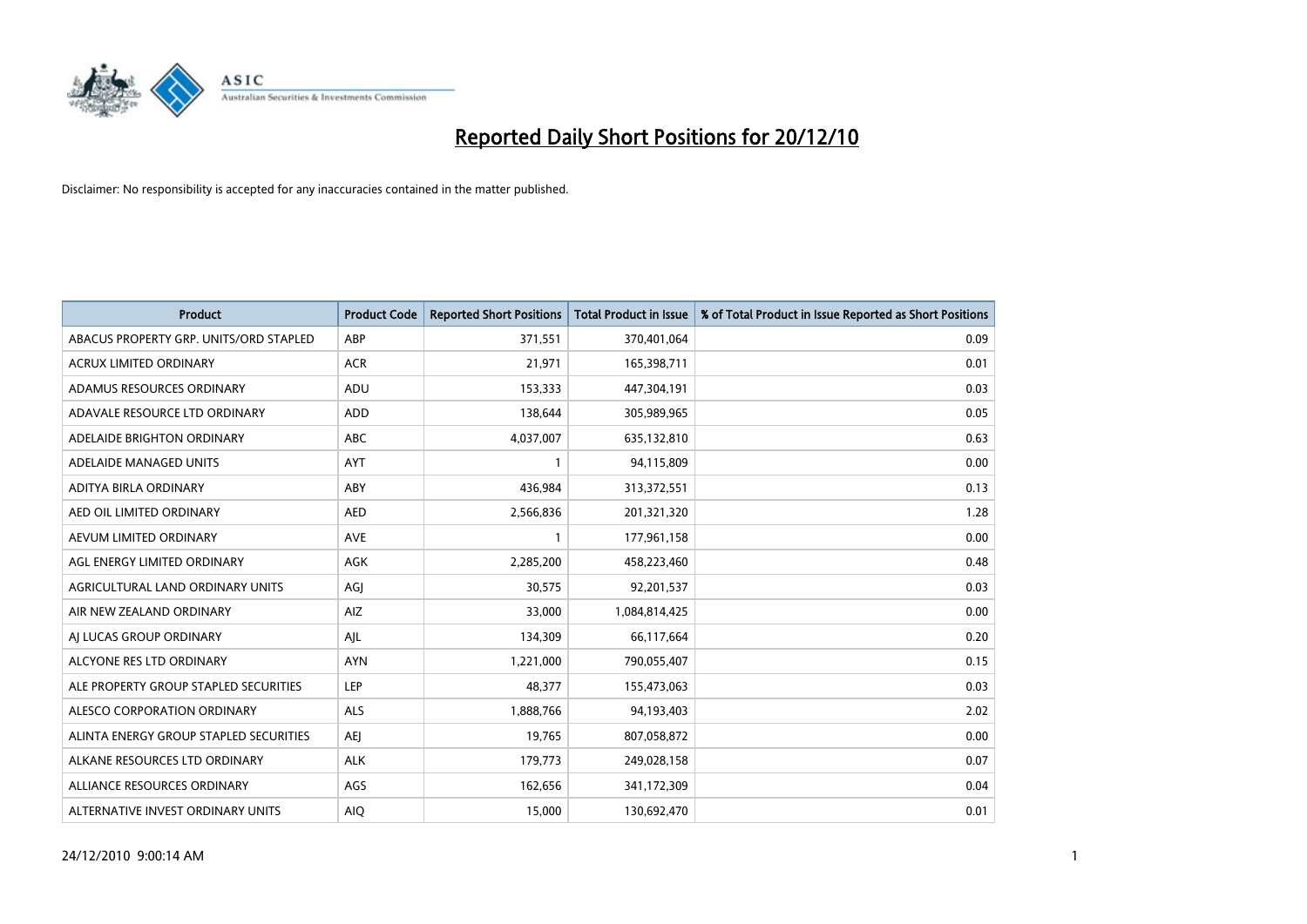

| <b>Product</b>                         | <b>Product Code</b> | <b>Reported Short Positions</b> | <b>Total Product in Issue</b> | % of Total Product in Issue Reported as Short Positions |
|----------------------------------------|---------------------|---------------------------------|-------------------------------|---------------------------------------------------------|
| ALUMINA LIMITED ORDINARY               | <b>AWC</b>          | 32,835,921                      | 2,440,196,187                 | 1.33                                                    |
| AMADEUS ENERGY ORDINARY                | AMU                 | 300,000                         | 304,030,905                   | 0.10                                                    |
| AMALGAMATED HOLDINGS ORDINARY          | AHD                 | 33                              | 157,396,607                   | 0.00                                                    |
| AMCOR LIMITED ORDINARY                 | <b>AMC</b>          | 1,516,261                       | 1,225,382,459                 | 0.10                                                    |
| AMP LIMITED ORDINARY                   | AMP                 | 18,973,948                      | 2,094,424,200                 | 0.87                                                    |
| AMPELLA MINING ORDINARY                | <b>AMX</b>          | 592,534                         | 200,225,108                   | 0.30                                                    |
| ANDEAN RESOURCES LTD ORDINARY          | <b>AND</b>          | 599.670                         | 553,837,096                   | 0.10                                                    |
| ANGLOGOLD ASHANTI CDI 5:1              | AGG                 | 548                             | 89,207,765                    | 0.00                                                    |
| ANSELL LIMITED ORDINARY                | <b>ANN</b>          | 2,321,570                       | 133,007,903                   | 1.75                                                    |
| ANTARES ENERGY LTD ORDINARY            | <b>AZZ</b>          | 275,367                         | 299,333,110                   | 0.09                                                    |
| ANZ BANKING GRP LTD ORDINARY           | ANZ                 | 3,773,266                       | 2,562,905,196                 | 0.14                                                    |
| APA GROUP STAPLED SECURITIES           | <b>APA</b>          | 6,532,734                       | 551,689,118                   | 1.19                                                    |
| APEX MINERALS NL ORDINARY              | <b>AXM</b>          | 885,146                         | 3,567,819,915                 | 0.02                                                    |
| APN EUROPEAN RETAIL UNITS STAPLED SEC. | <b>AEZ</b>          | 11,832                          | 544,910,660                   | 0.00                                                    |
| APN NEWS & MEDIA ORDINARY              | <b>APN</b>          | 10,640,012                      | 606,084,019                   | 1.75                                                    |
| APOLLO GAS LIMITED ORDINARY            | <b>AZO</b>          | 375,000                         | 90,400,136                    | 0.41                                                    |
| AQUARIUS PLATINUM. ORDINARY            | <b>AQP</b>          | 2,931,434                       | 463,241,295                   | 0.61                                                    |
| AQUILA RESOURCES BONUS DEFERRED        | AQABA               | 117,958                         | 32,286,218                    | 0.36                                                    |
| <b>AOUILA RESOURCES ORDINARY</b>       | <b>AQA</b>          | 1,833,641                       | 322,862,186                   | 0.57                                                    |
| ARAFURA RESOURCE LTD ORDINARY          | <b>ARU</b>          | 3,202,379                       | 366,300,342                   | 0.87                                                    |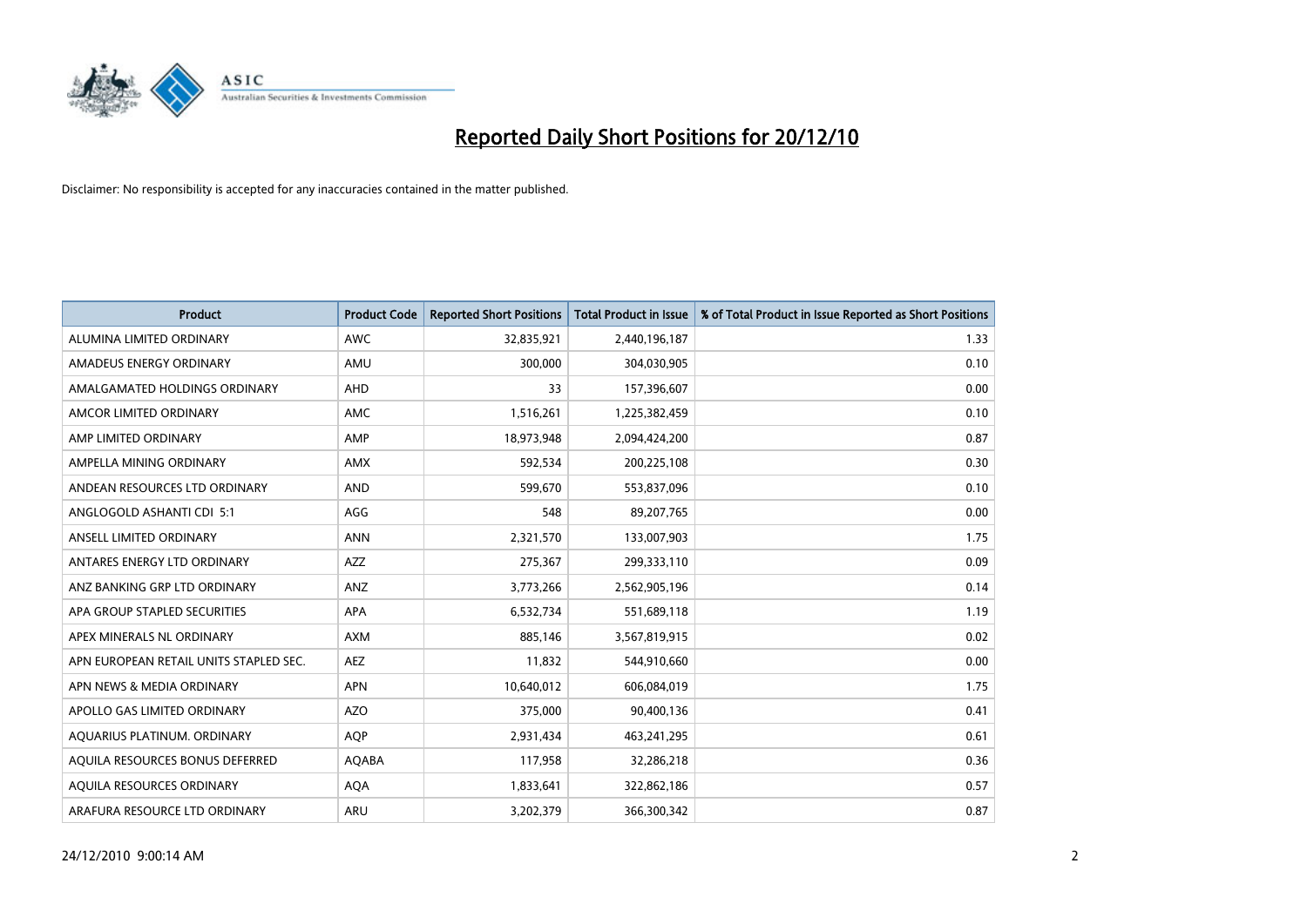

| <b>Product</b>                          | <b>Product Code</b> | <b>Reported Short Positions</b> | Total Product in Issue | % of Total Product in Issue Reported as Short Positions |
|-----------------------------------------|---------------------|---------------------------------|------------------------|---------------------------------------------------------|
| ARB CORPORATION ORDINARY                | <b>ARP</b>          | 65,955                          | 72,481,302             | 0.09                                                    |
| ARDENT LEISURE GROUP STAPLED SECURITIES | AAD                 | 1,743,290                       | 312,836,274            | 0.55                                                    |
| ARISTOCRAT LEISURE ORDINARY             | ALL                 | 23,296,672                      | 533,983,910            | 4.33                                                    |
| <b>ASCIANO LIMITED ORDINARY</b>         | <b>AIO</b>          | 24,546,254                      | 2,926,103,883          | 0.86                                                    |
| ASG GROUP LIMITED ORDINARY              | <b>ASZ</b>          | 235,136                         | 168,247,718            | 0.14                                                    |
| ASPEN GROUP ORD/UNITS STAPLED           | <b>APZ</b>          | 380,076                         | 588,269,075            | 0.05                                                    |
| <b>ASTON RES LTD ORDINARY</b>           | <b>AZT</b>          | 7,632                           | 204,527,604            | 0.00                                                    |
| ASTRO JAP PROP GROUP STAPLED SECURITIES | AJA                 | 348,104                         | 508,212,161            | 0.07                                                    |
| ASX LIMITED ORDINARY                    | ASX                 | 1,819,882                       | 175,136,729            | 1.05                                                    |
| ATLANTIC LIMITED ORDINARY               | ATI                 | 210,323                         | 108,893,070            | 0.19                                                    |
| ATLAS IRON LIMITED ORDINARY             | <b>AGO</b>          | 6,562,669                       | 546,957,119            | 1.18                                                    |
| AUCKLAND INTERNATION ORDINARY           | AIA                 | 121,987                         | 1,317,998,787          | 0.01                                                    |
| AURORA OIL & GAS ORDINARY               | <b>AUT</b>          | 1,439,845                       | 334,365,342            | 0.43                                                    |
| AUSDRILL LIMITED ORDINARY               | <b>ASL</b>          | 271,985                         | 262,833,907            | 0.10                                                    |
| AUSENCO LIMITED ORDINARY                | AAX                 | 4,187,824                       | 122,427,576            | 3.41                                                    |
| AUSTAL LIMITED ORDINARY                 | ASB                 | 216,048                         | 188,069,638            | 0.11                                                    |
| AUSTAR UNITED ORDINARY                  | <b>AUN</b>          | 16,077,811                      | 1,271,357,418          | 1.26                                                    |
| AUSTBROKERS HOLDINGS ORDINARY           | <b>AUB</b>          | 2                               | 54,339,433             | 0.00                                                    |
| AUSTEREO GROUP LTD. ORDINARY            | <b>AEO</b>          | 46,659                          | 344,783,708            | 0.01                                                    |
| AUSTIN ENGINEERING ORDINARY             | ANG                 | 22,806                          | 71,364,403             | 0.03                                                    |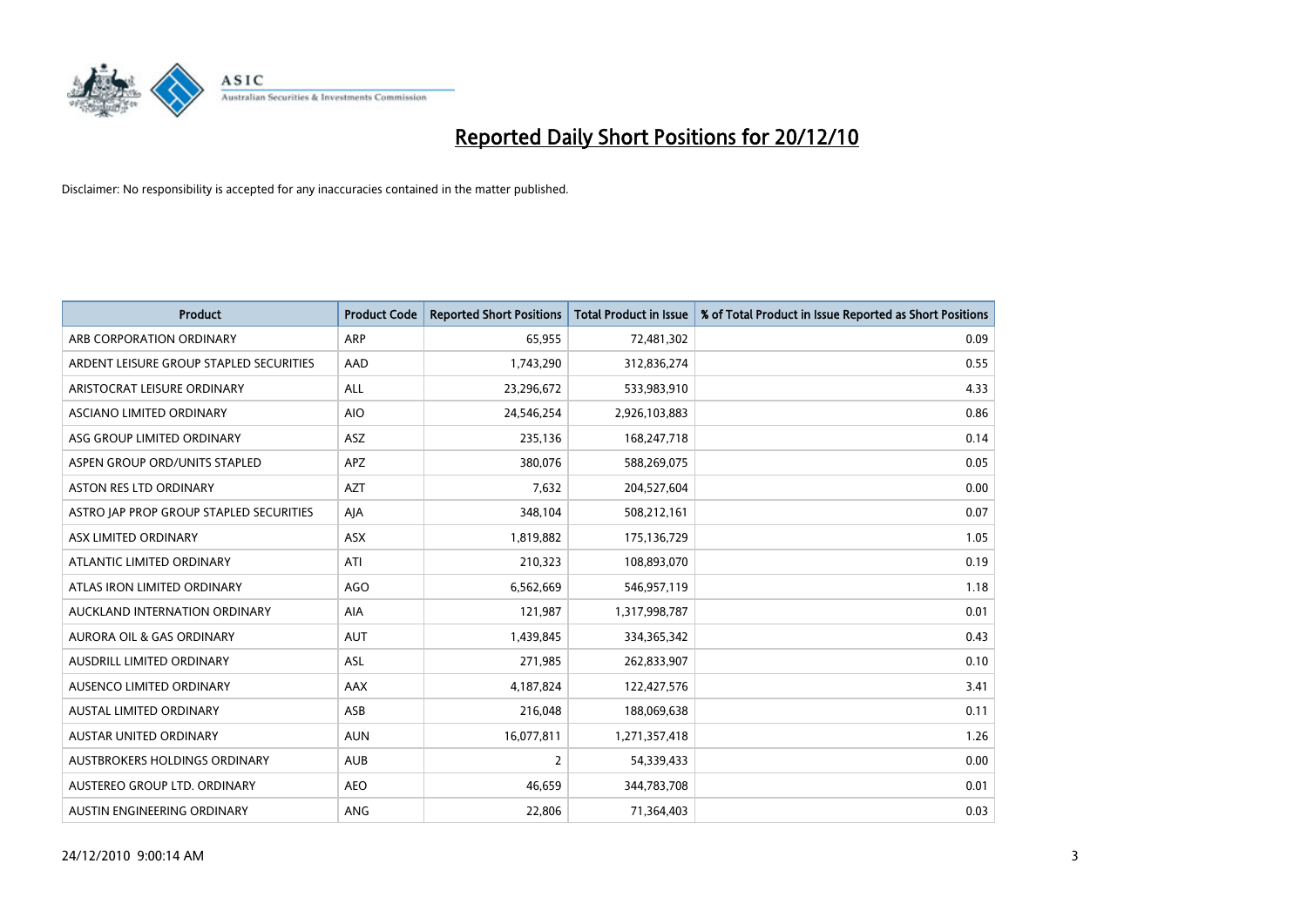

| <b>Product</b>                       | <b>Product Code</b> | <b>Reported Short Positions</b> | <b>Total Product in Issue</b> | % of Total Product in Issue Reported as Short Positions |
|--------------------------------------|---------------------|---------------------------------|-------------------------------|---------------------------------------------------------|
| <b>AUSTRALAND ASSETS ASSETS</b>      | AAZPB               | 1.168                           | 2,750,000                     | 0.04                                                    |
| AUSTRALAND PROPERTY STAPLED SECURITY | ALZ                 | 3,060,507                       | 576,837,197                   | 0.53                                                    |
| AUSTRALIAN AGRICULT, ORDINARY        | AAC                 | 1,579,933                       | 264,264,459                   | 0.58                                                    |
| <b>AUSTRALIAN EDUCATION UNITS</b>    | <b>AEU</b>          | 625,000                         | 134,973,383                   | 0.46                                                    |
| AUSTRALIAN INFRASTR, UNITS/ORDINARY  | <b>AIX</b>          | 695,330                         | 620,733,944                   | 0.13                                                    |
| AUSTRALIAN MINES LTD ORDINARY        | <b>AUZ</b>          | 1,400,000                       | 349,083,108                   | 0.40                                                    |
| AUSTRALIAN PHARM, ORDINARY           | API                 | 1,445,101                       | 488,115,883                   | 0.28                                                    |
| AUTOMOTIVE HOLDINGS ORDINARY         | <b>AHE</b>          | 393,685                         | 226,387,577                   | 0.17                                                    |
| AVEXA LIMITED ORDINARY               | <b>AVX</b>          | 243,657                         | 847,688,779                   | 0.03                                                    |
| AVOCA RESOURCES ORDINARY             | <b>AVO</b>          | 117,454                         | 302,599,660                   | 0.04                                                    |
| AWE LIMITED ORDINARY                 | <b>AWE</b>          | 3,875,312                       | 521,871,941                   | 0.75                                                    |
| AXA ASIA PACIFIC ORDINARY            | <b>AXA</b>          | 1,171,804                       | 2,067,095,545                 | 0.05                                                    |
| BANK OF QUEENSLAND. ORDINARY         | <b>BOQ</b>          | 862,569                         | 222,072,957                   | 0.39                                                    |
| <b>BASS STRAIT OIL CO ORDINARY</b>   | <b>BAS</b>          | 1,482                           | 291,030,250                   | 0.00                                                    |
| <b>BATHURST RESOURCES ORDINARY</b>   | <b>BTU</b>          | 548,972                         | 608,186,983                   | 0.09                                                    |
| BAUXITE RESOURCE LTD ORDINARY        | <b>BAU</b>          | 35,697                          | 234,379,896                   | 0.02                                                    |
| BC IRON LIMITED ORDINARY             | <b>BCI</b>          | 21,500                          | 88,561,000                    | 0.02                                                    |
| BEACH ENERGY LIMITED ORDINARY        | <b>BPT</b>          | 6,113,908                       | 1,099,021,290                 | 0.55                                                    |
| BENDIGO AND ADELAIDE ORDINARY        | <b>BEN</b>          | 5,788,779                       | 357,588,814                   | 1.61                                                    |
| BERKELEY RESOURCES ORDINARY          | <b>BKY</b>          | 419,918                         | 141,841,168                   | 0.28                                                    |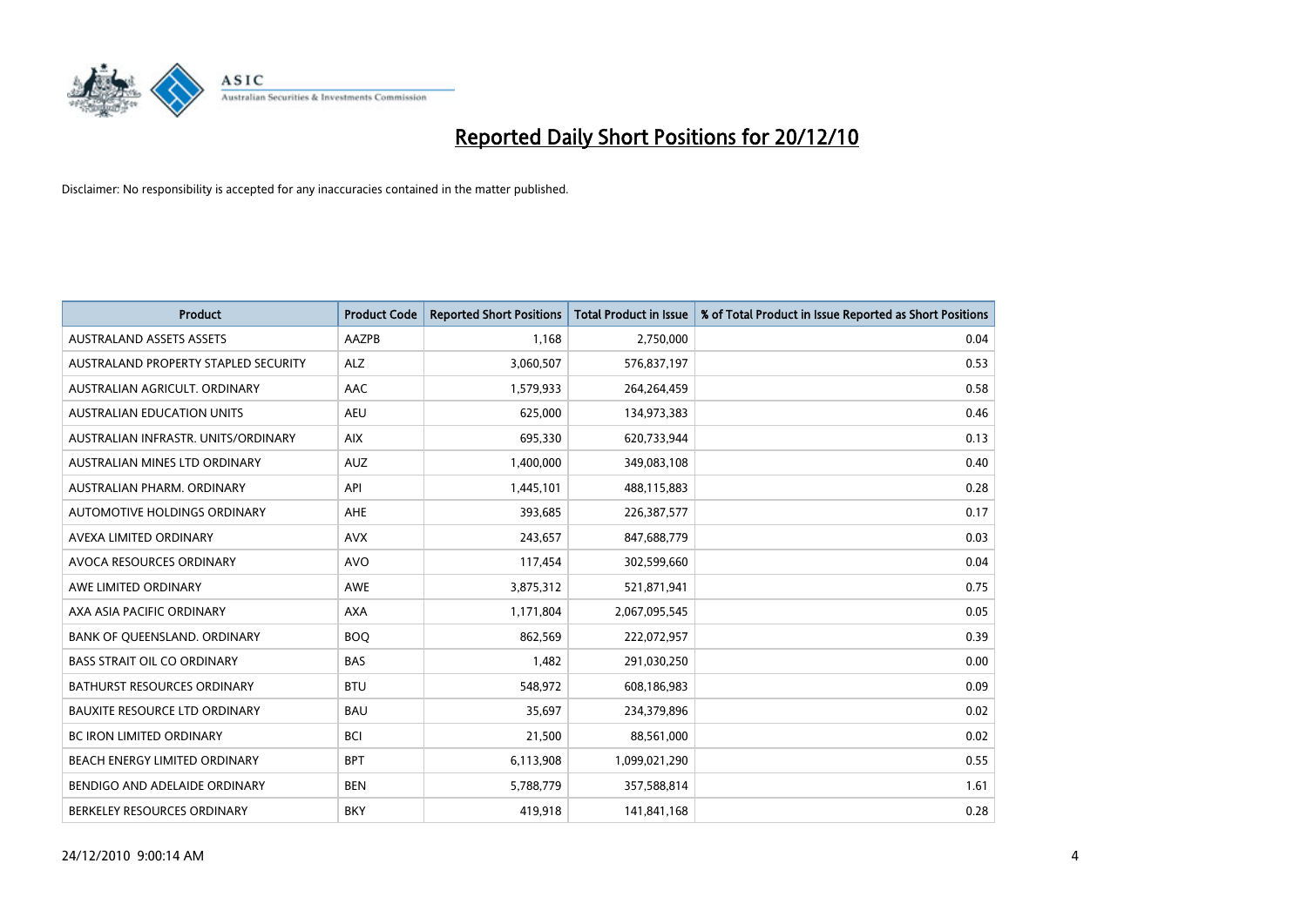

| <b>Product</b>                           | <b>Product Code</b> | <b>Reported Short Positions</b> | <b>Total Product in Issue</b> | % of Total Product in Issue Reported as Short Positions |
|------------------------------------------|---------------------|---------------------------------|-------------------------------|---------------------------------------------------------|
| BETASHARES ASX FIN ETF UNITS             | <b>OFN</b>          | 12,500                          | 3,209,251                     | 0.39                                                    |
| <b>BHP BILLITON LIMITED ORDINARY</b>     | <b>BHP</b>          | 20,796,732                      | 3,356,081,497                 | 0.58                                                    |
| <b>BILLABONG ORDINARY</b>                | <b>BBG</b>          | 8,063,217                       | 253,613,826                   | 3.15                                                    |
| <b>BIOTA HOLDINGS ORDINARY</b>           | <b>BTA</b>          | 553,502                         | 180,691,377                   | 0.31                                                    |
| <b>BISALLOY STEEL ORDINARY</b>           | <b>BIS</b>          | 84,480                          | 216,455,965                   | 0.04                                                    |
| BKI INVESTMENT LTD ORDINARY              | <b>BKI</b>          | 508                             | 420,919,092                   | 0.00                                                    |
| <b>BLACKTHORN RESOURCES ORDINARY</b>     | <b>BTR</b>          | 35,848                          | 106,885,300                   | 0.03                                                    |
| <b>BLUESCOPE STEEL LTD ORDINARY</b>      | <b>BSL</b>          | 29,380,365                      | 1,842,207,385                 | 1.57                                                    |
| <b>BOART LONGYEAR ORDINARY</b>           | <b>BLY</b>          | 1,114,547                       | 461,163,412                   | 0.23                                                    |
| <b>BOOM LOGISTICS ORDINARY</b>           | <b>BOL</b>          | 337,999                         | 461,500,712                   | 0.07                                                    |
| BORAL LIMITED. ORDINARY                  | <b>BLD</b>          | 24,699,152                      | 724,446,767                   | 3.40                                                    |
| BOTSWANA METALS LTD ORDINARY             | <b>BML</b>          | 7,000                           | 106,421,094                   | 0.01                                                    |
| <b>BOW ENERGY LIMITED ORDINARY</b>       | <b>BOW</b>          | 103,514                         | 322,927,187                   | 0.04                                                    |
| <b>BRADKEN LIMITED ORDINARY</b>          | <b>BKN</b>          | 408,815                         | 139,639,929                   | 0.31                                                    |
| <b>BRAMBLES LIMITED ORDINARY</b>         | <b>BXB</b>          | 6,976,584                       | 1,434,483,107                 | 0.48                                                    |
| BREVILLE GROUP LTD ORDINARY              | <b>BRG</b>          | 2,740                           | 129,615,322                   | 0.00                                                    |
| <b>BRICKWORKS LIMITED ORDINARY</b>       | <b>BKW</b>          | 74,119                          | 147,567,333                   | 0.05                                                    |
| <b>BROCKMAN RESOURCES ORDINARY</b>       | <b>BRM</b>          | 201,523                         | 142,963,151                   | 0.14                                                    |
| BT INVESTMENT MNGMNT ORDINARY            | <b>BTT</b>          | 99,404                          | 160,000,000                   | 0.06                                                    |
| <b>BUNNINGS WAREHOUSE ORDINARY UNITS</b> | <b>BWP</b>          | 451,921                         | 427,042,646                   | 0.10                                                    |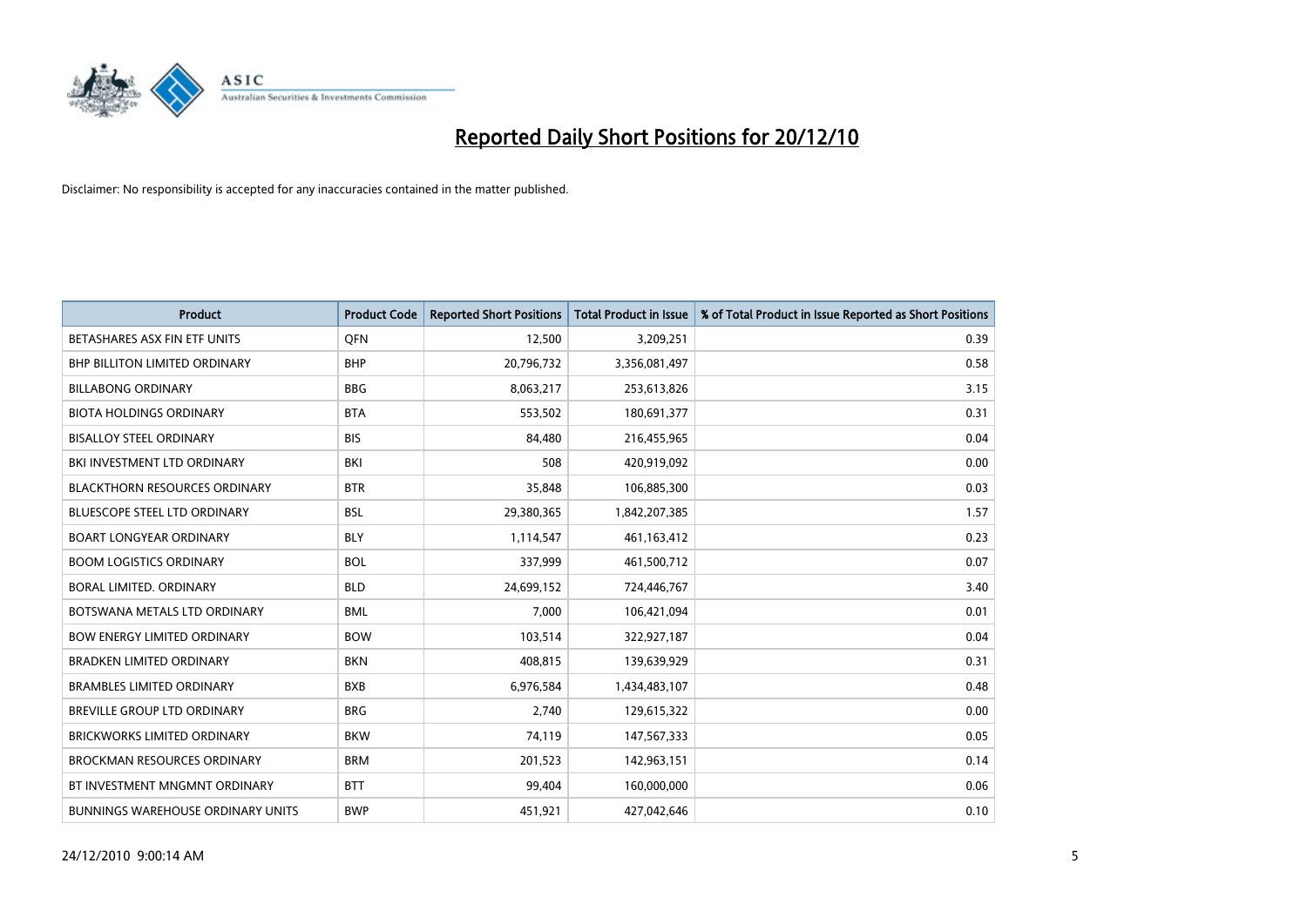

| <b>Product</b>                        | <b>Product Code</b> | <b>Reported Short Positions</b> | Total Product in Issue | % of Total Product in Issue Reported as Short Positions |
|---------------------------------------|---------------------|---------------------------------|------------------------|---------------------------------------------------------|
| <b>BUREY GOLD LIMITED ORDINARY</b>    | <b>BYR</b>          | 127,101                         | 244,746,991            | 0.05                                                    |
| <b>BURU ENERGY ORDINARY</b>           | <b>BRU</b>          | 155,589                         | 182,780,549            | 0.09                                                    |
| CABCHARGE AUSTRALIA ORDINARY          | CAB                 | 985,387                         | 120,437,014            | 0.81                                                    |
| CALTEX AUSTRALIA ORDINARY             | <b>CTX</b>          | 5,317,089                       | 270,000,000            | 1.96                                                    |
| <b>CAMPBELL BROTHERS ORDINARY</b>     | <b>CPB</b>          | 108,930                         | 66,959,593             | 0.16                                                    |
| CAPE LAMBERT RES LTD ORDINARY         | <b>CFE</b>          | 1,289,345                       | 588,652,832            | 0.21                                                    |
| <b>CARBON ENERGY ORDINARY</b>         | <b>CNX</b>          | 1,071,528                       | 640,444,620            | 0.16                                                    |
| CARDNO LIMITED ORDINARY               | CDD                 | 43,538                          | 105,797,439            | 0.03                                                    |
| CARNARVON PETROLEUM ORDINARY          | <b>CVN</b>          | 116,173                         | 687,820,634            | 0.02                                                    |
| <b>CARNEGIE WAVE ENERGY ORDINARY</b>  | <b>CWE</b>          | 83,000                          | 565,237,627            | 0.01                                                    |
| CARPATHIAN RESOURCES ORDINARY         | <b>CPN</b>          | 75,000                          | 265,533,501            | 0.03                                                    |
| CARPENTARIA EXP. LTD ORDINARY         | CAP                 | 9,777                           | 94,191,301             | 0.01                                                    |
| CARSALES.COM LTD ORDINARY             | <b>CRZ</b>          | 2,646,814                       | 233,973,300            | 1.12                                                    |
| CASH CONVERTERS ORD/DIV ACCESS        | CCV                 | 91,127                          | 379,761,025            | 0.02                                                    |
| <b>CASPIAN OIL &amp; GAS ORDINARY</b> | <b>CIG</b>          | 50,000                          | 1,331,500,513          | 0.00                                                    |
| CATALPA RESOURCES ORDINARY            | CAH                 | 165,280                         | 162,832,907            | 0.11                                                    |
| CEC GROUP LIMITED ORDINARY            | <b>CEG</b>          | 1,750                           | 79,662,662             | 0.00                                                    |
| <b>CELLNET GROUP ORDINARY</b>         | <b>CLT</b>          | 1,342                           | 69,875,723             | 0.00                                                    |
| CENTAURUS METALS LTD ORDINARY         | <b>CTM</b>          | 750,000                         | 846,923,637            | 0.09                                                    |
| CENTRAL PETROLEUM ORDINARY            | <b>CTP</b>          | 11,455                          | 982,298,842            | 0.00                                                    |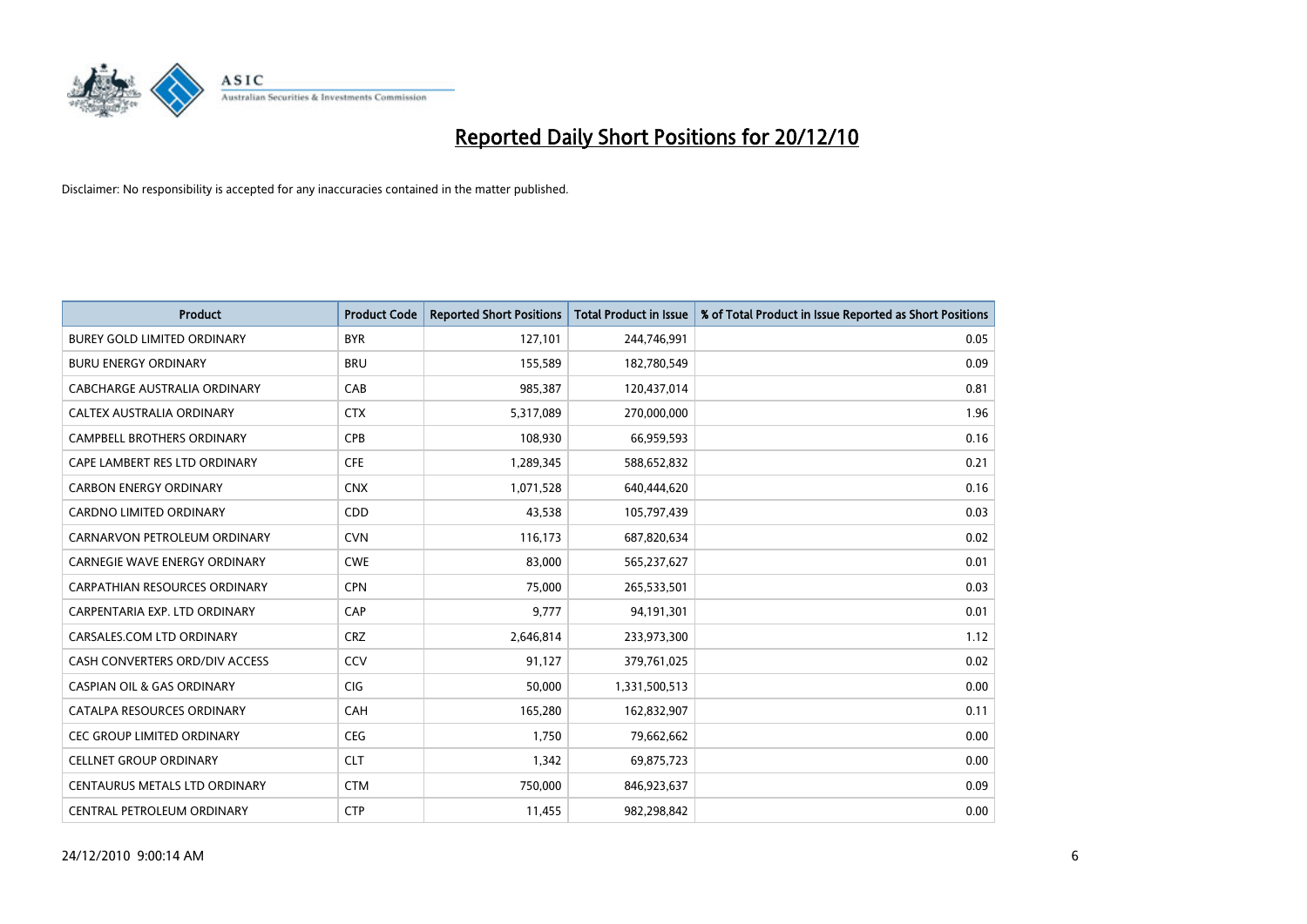

| <b>Product</b>                             | <b>Product Code</b> | <b>Reported Short Positions</b> | Total Product in Issue | % of Total Product in Issue Reported as Short Positions |
|--------------------------------------------|---------------------|---------------------------------|------------------------|---------------------------------------------------------|
| <b>CENTRO PROPERTIES UNITS/ORD STAPLED</b> | <b>CNP</b>          | 475,031                         | 972,414,514            | 0.05                                                    |
| CENTRO RETAIL GROUP STAPLED SECURITIES     | <b>CER</b>          | 458,072                         | 2,286,399,424          | 0.02                                                    |
| <b>CERAMIC FUEL CELLS ORDINARY</b>         | <b>CFU</b>          | 346,236                         | 1,201,353,566          | 0.02                                                    |
| <b>CFS RETAIL PROPERTY UNITS</b>           | <b>CFX</b>          | 32,193,800                      | 2,825,628,530          | 1.13                                                    |
| CGA MINING LIMITED ORDINARY                | CGX                 | 107,030                         | 333,265,726            | 0.03                                                    |
| <b>CHALICE GOLD MINES ORDINARY</b>         | <b>CHN</b>          | 94.500                          | 211,455,886            | 0.04                                                    |
| <b>CHALLENGER DIV.PRO. STAPLED UNITS</b>   | <b>CDI</b>          | 159,021                         | 913,426,007            | 0.01                                                    |
| <b>CHALLENGER INFRAST, STAPLED UNITS</b>   | <b>CIF</b>          | 344,604                         | 316,223,785            | 0.10                                                    |
| CHALLENGER LIMITED ORDINARY                | <b>CGF</b>          | 3,835,827                       | 502,403,359            | 0.77                                                    |
| CHANDLER MACLEOD LTD ORDINARY              | <b>CMG</b>          | 11,970                          | 422,031,685            | 0.00                                                    |
| CHARTER HALL GROUP STAPLED US PROHIBIT.    | CHC                 | 916,477                         | 306,341,814            | 0.29                                                    |
| <b>CHARTER HALL OFFICE UNIT</b>            | COO                 | 667,755                         | 493,319,730            | 0.14                                                    |
| <b>CHARTER HALL RETAIL UNITS</b>           | <b>COR</b>          | 321,482                         | 305,810,723            | 0.11                                                    |
| CHEMGENEX PHARMACEUT ORDINARY              | <b>CXS</b>          | 195,195                         | 283,348,870            | 0.07                                                    |
| CITADEL RESOURCE GRP ORDINARY              | CGG                 | 1,984,514                       | 2,419,166,467          | 0.07                                                    |
| CITIGOLD CORP LTD ORDINARY                 | <b>CTO</b>          | 2,070,886                       | 1,040,278,301          | 0.20                                                    |
| CLINUVEL PHARMACEUT, ORDINARY              | CUV                 | 4,127                           | 30,344,956             | 0.01                                                    |
| <b>CLOUGH LIMITED ORDINARY</b>             | <b>CLO</b>          | 465,631                         | 770,906,269            | 0.05                                                    |
| <b>COAL &amp; ALLIED ORDINARY</b>          | <b>CNA</b>          | 19,517                          | 86,584,735             | 0.02                                                    |
| COAL OF AFRICA LTD ORDINARY                | <b>CZA</b>          | 1,935,040                       | 530,514,663            | 0.36                                                    |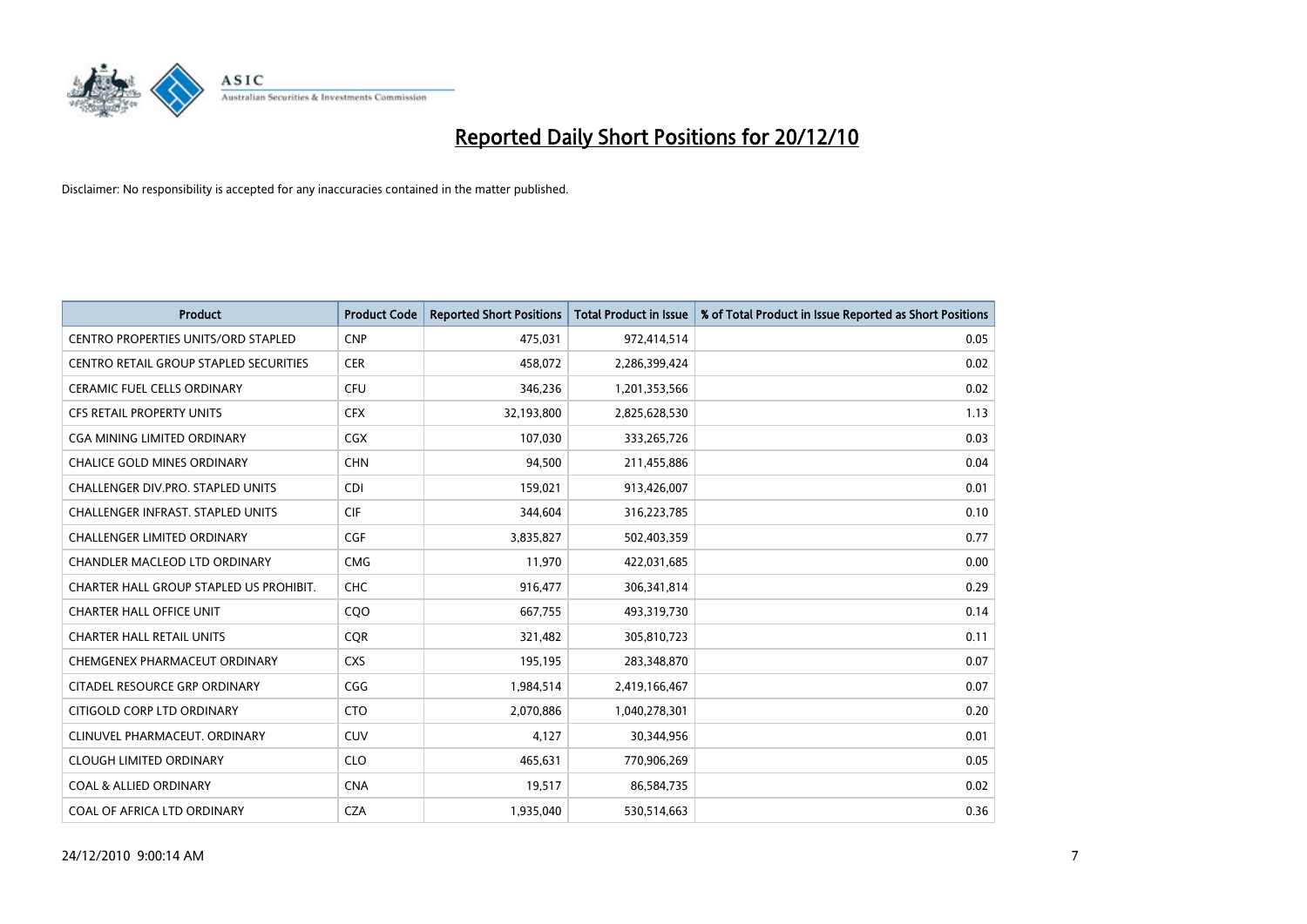

| <b>Product</b>                          | <b>Product Code</b> | <b>Reported Short Positions</b> | <b>Total Product in Issue</b> | % of Total Product in Issue Reported as Short Positions |
|-----------------------------------------|---------------------|---------------------------------|-------------------------------|---------------------------------------------------------|
| <b>COALSPUR MINES LTD ORDINARY</b>      | <b>CPL</b>          | 2,084,253                       | 482,857,575                   | 0.44                                                    |
| COCA-COLA AMATIL ORDINARY               | <b>CCL</b>          | 3,727,887                       | 756,003,067                   | 0.48                                                    |
| <b>COCHLEAR LIMITED ORDINARY</b>        | <b>COH</b>          | 926,580                         | 56,666,632                    | 1.62                                                    |
| COCKATOO COAL ORDINARY                  | <b>COK</b>          | 1,292,618                       | 970,036,951                   | 0.13                                                    |
| <b>COFFEY INTERNATIONAL ORDINARY</b>    | COF                 | 20,466                          | 132,577,523                   | 0.01                                                    |
| COMMONWEALTH BANK, ORDINARY             | <b>CBA</b>          | 12,318,059                      | 1,548,882,074                 | 0.77                                                    |
| <b>COMMONWEALTH PROP ORDINARY UNITS</b> | <b>CPA</b>          | 45,669,017                      | 2,381,417,892                 | 1.93                                                    |
| <b>COMPASS RESOURCES ORDINARY</b>       | <b>CMR</b>          | 101,480                         | 147,402,920                   | 0.07                                                    |
| COMPUTERSHARE LTD ORDINARY              | <b>CPU</b>          | 4,586,848                       | 555,664,059                   | 0.81                                                    |
| <b>CONNECTEAST GROUP STAPLED</b>        | <b>CEU</b>          | 37,581,766                      | 3,940,145,951                 | 0.96                                                    |
| CONQUEST MINING ORDINARY                | CQT                 | 1,061,712                       | 583,241,478                   | 0.18                                                    |
| CONSOLIDATED MEDIA, ORDINARY            | <b>CMI</b>          | 2,714,810                       | 561,834,996                   | 0.49                                                    |
| CONTANGO MICROCAP ORDINARY              | <b>CTN</b>          | 7,500                           | 145,708,783                   | 0.01                                                    |
| CONTINENTAL COAL LTD ORDINARY           | CCC                 | 1,070,666                       | 1,655,951,767                 | 0.07                                                    |
| <b>COOPER ENERGY LTD ORDINARY</b>       | COE                 | 34,860                          | 292,576,001                   | 0.02                                                    |
| COPPER RANGE LIMITED ORDINARY           | <b>CRI</b>          | 52,000                          | 405,044,716                   | 0.01                                                    |
| <b>COPPER STRIKE LTD ORDINARY</b>       | <b>CSE</b>          | 714                             | 129,455,571                   | 0.00                                                    |
| <b>CORDLIFE LIMITED ORDINARY</b>        | CBB                 | 30,579                          | 145,360,920                   | 0.02                                                    |
| <b>COUNT FINANCIAL ORDINARY</b>         | COU                 | 107,064                         | 262,212,976                   | 0.04                                                    |
| <b>CRANE GROUP LIMITED ORDINARY</b>     | <b>CRG</b>          | 1,454,780                       | 79,110,667                    | 1.83                                                    |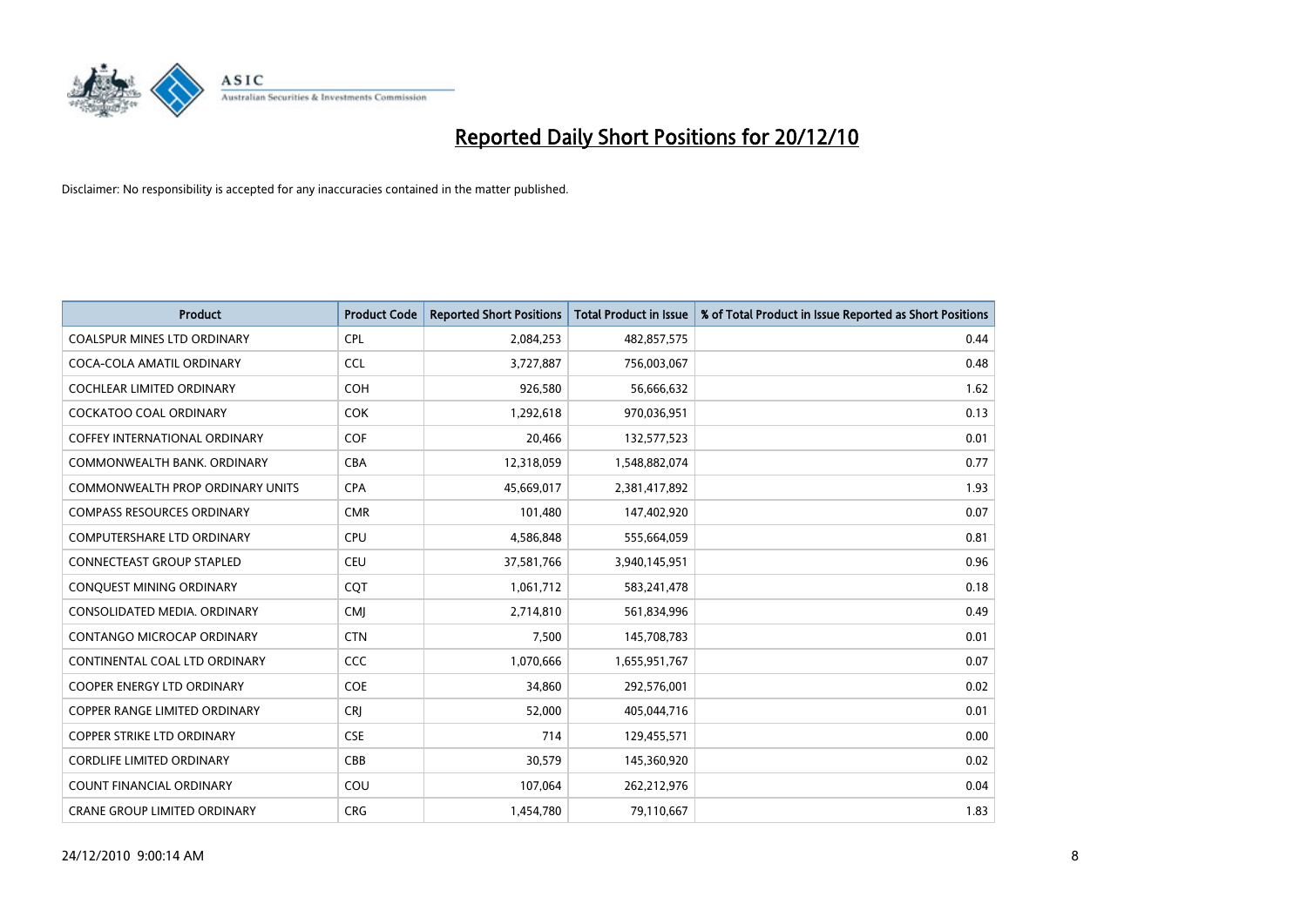

| <b>Product</b>                           | <b>Product Code</b> | <b>Reported Short Positions</b> | <b>Total Product in Issue</b> | % of Total Product in Issue Reported as Short Positions |
|------------------------------------------|---------------------|---------------------------------|-------------------------------|---------------------------------------------------------|
| <b>CROMWELL GROUP STAPLED SECURITIES</b> | <b>CMW</b>          | 279,580                         | 910,985,951                   | 0.03                                                    |
| <b>CROWN LIMITED ORDINARY</b>            | <b>CWN</b>          | 3,009,988                       | 754,131,800                   | 0.39                                                    |
| <b>CSG LIMITED ORDINARY</b>              | CSV                 | 566,715                         | 244,928,695                   | 0.22                                                    |
| <b>CSL LIMITED ORDINARY</b>              | <b>CSL</b>          | 11,035,488                      | 547,982,913                   | 1.99                                                    |
| <b>CSR LIMITED ORDINARY</b>              | <b>CSR</b>          | 3,213,525                       | 1,517,909,514                 | 0.21                                                    |
| <b>CUDECO LIMITED ORDINARY</b>           | CDU                 | 831,662                         | 145,412,643                   | 0.56                                                    |
| <b>CUSTOMERS LIMITED ORDINARY</b>        | <b>CUS</b>          | 186,720                         | 134,869,357                   | 0.13                                                    |
| DART ENERGY LTD ORDINARY                 | <b>DTE</b>          | 646,927                         | 548,188,184                   | 0.12                                                    |
| DAVID JONES LIMITED ORDINARY             | <b>DIS</b>          | 12,292,208                      | 514,034,694                   | 2.40                                                    |
| DECMIL GROUP LIMITED ORDINARY            | <b>DCG</b>          | 100,000                         | 124,204,568                   | 0.08                                                    |
| DEEP YELLOW LIMITED ORDINARY             | <b>DYL</b>          | 10,000                          | 1,125,814,458                 | 0.00                                                    |
| DEVINE LIMITED ORDINARY                  | <b>DVN</b>          | 1,000                           | 634,918,223                   | 0.00                                                    |
| DEXUS PROPERTY GROUP STAPLED UNITS       | <b>DXS</b>          | 3,356,887                       | 4,839,024,176                 | 0.07                                                    |
| DISCOVERY METALS LTD ORDINARY            | <b>DML</b>          | 401,290                         | 435,878,231                   | 0.08                                                    |
| <b>DOMINION MINING ORDINARY</b>          | <b>DOM</b>          | 196,864                         | 103,520,259                   | 0.18                                                    |
| DOMINO PIZZA ENTERPR ORDINARY            | <b>DMP</b>          | 50,000                          | 68,407,674                    | 0.07                                                    |
| DOWNER EDI LIMITED ORDINARY              | <b>DOW</b>          | 1,696,279                       | 343,178,483                   | 0.48                                                    |
| DRILLSEARCH ENERGY ORDINARY              | <b>DLS</b>          | 500,000                         | 2,058,079,563                 | 0.02                                                    |
| DUET GROUP STAPLED US PROHIBIT.          | <b>DUE</b>          | 1,803,710                       | 887,304,690                   | 0.19                                                    |
| DULUXGROUP LIMITED ORDINARY              | <b>DLX</b>          | 924.992                         | 367,456,259                   | 0.25                                                    |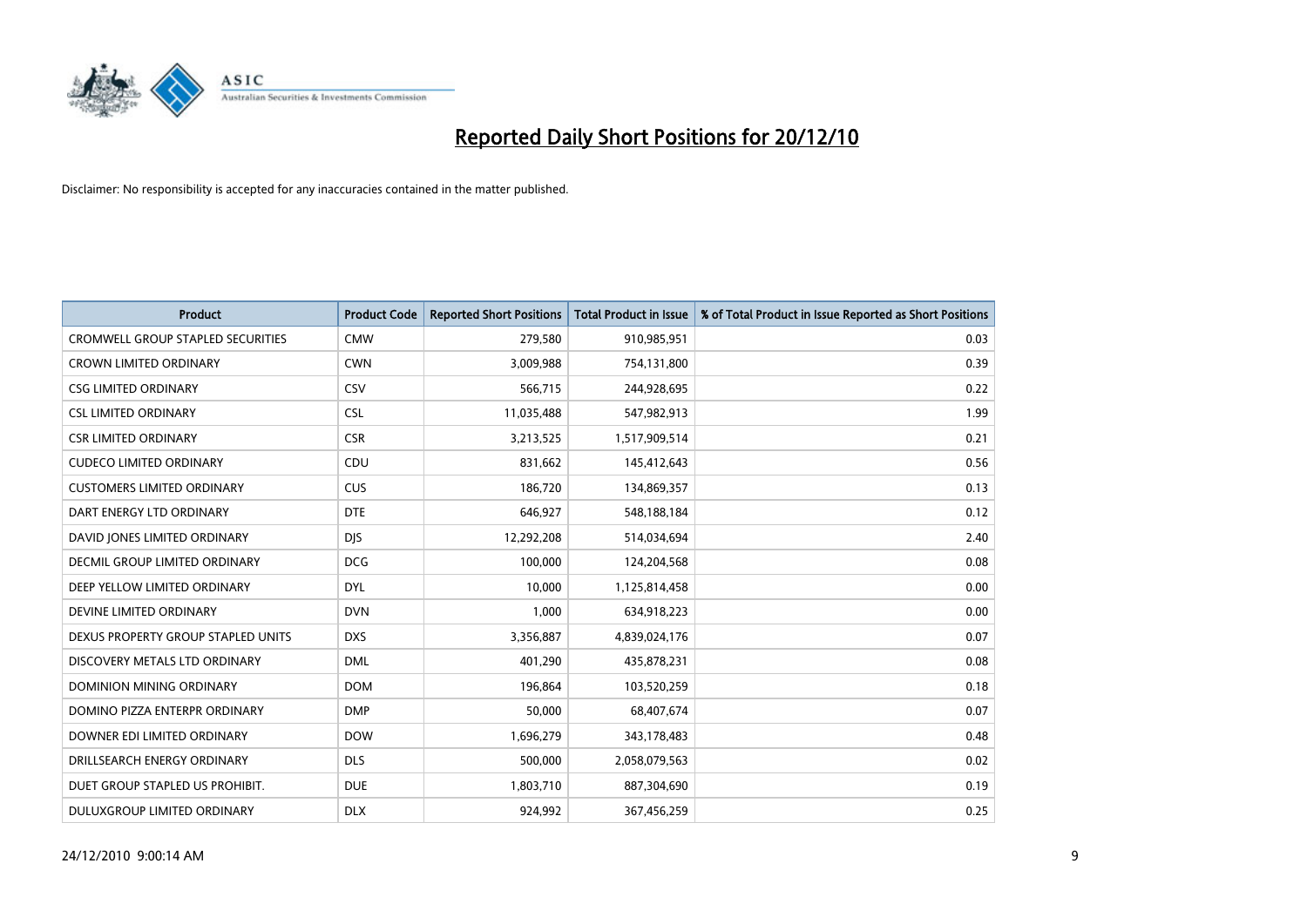

| <b>Product</b>                            | <b>Product Code</b> | <b>Reported Short Positions</b> | <b>Total Product in Issue</b> | % of Total Product in Issue Reported as Short Positions |
|-------------------------------------------|---------------------|---------------------------------|-------------------------------|---------------------------------------------------------|
| DWS ADVANCED ORDINARY                     | <b>DWS</b>          | 116,791                         | 132,362,763                   | 0.09                                                    |
| DYESOL LIMITED ORDINARY                   | <b>DYE</b>          | 340,000                         | 143,379,333                   | 0.24                                                    |
| EASTERN STAR GAS ORDINARY                 | <b>ESG</b>          | 2,586,517                       | 991,567,041                   | 0.23                                                    |
| EDT RETAIL TRUST UNITS                    | <b>EDT</b>          | 99,457                          | 4,700,290,868                 | 0.00                                                    |
| <b>ELDERS LIMITED ORDINARY</b>            | <b>ELD</b>          | 15,558,610                      | 448,598,480                   | 3.45                                                    |
| ELDORADO GOLD CORP CDI 1:1                | EAU                 | 28,949                          | 20,699,344                    | 0.14                                                    |
| ELIXIR PETROLEUM LTD ORDINARY             | <b>EXR</b>          | 324,400                         | 188,988,472                   | 0.17                                                    |
| <b>EMECO HOLDINGS ORDINARY</b>            | <b>EHL</b>          | 843,523                         | 631,237,586                   | 0.14                                                    |
| <b>ENERGY RESOURCES ORDINARY 'A'</b>      | <b>ERA</b>          | 1,821,720                       | 190,737,934                   | 0.97                                                    |
| <b>ENERGY WORLD CORPOR, ORDINARY</b>      | <b>EWC</b>          | 7,915,167                       | 1,561,166,672                 | 0.50                                                    |
| ENTEK ENERGY LTD ORDINARY                 | <b>ETE</b>          | 489,903                         | 287,692,535                   | 0.17                                                    |
| <b>ENTELLECT SOLUTIONS ORDINARY</b>       | <b>ESN</b>          | 464,050                         | 1,740,334,200                 | 0.03                                                    |
| <b>ENVESTRA LIMITED ORDINARY</b>          | <b>ENV</b>          | 1,874,705                       | 1,430,398,609                 | 0.13                                                    |
| EQUINOX MINERALS LTD CHESS DEPOSITARY INT | <b>EON</b>          | 3,868,345                       | 709,393,211                   | 0.55                                                    |
| <b>EVEREST FINANCIAL ORDINARY</b>         | <b>EFG</b>          | 4.300                           | 251,442,316                   | 0.00                                                    |
| EXTRACT RESOURCES ORDINARY                | <b>EXT</b>          | 433,402                         | 243,302,298                   | 0.20                                                    |
| FAIRFAX MEDIA LTD ORDINARY                | <b>FXI</b>          | 281,952,791                     | 2,351,955,725                 | 11.98                                                   |
| <b>FANTASTIC HOLDINGS ORDINARY</b>        | <b>FAN</b>          | 3,000                           | 102,739,538                   | 0.00                                                    |
| FERRAUS LIMITED ORDINARY                  | <b>FRS</b>          | 1,114                           | 205,700,890                   | 0.00                                                    |
| FISHER & PAYKEL APP. ORDINARY             | <b>FPA</b>          | 10,974,454                      | 724,235,162                   | 1.52                                                    |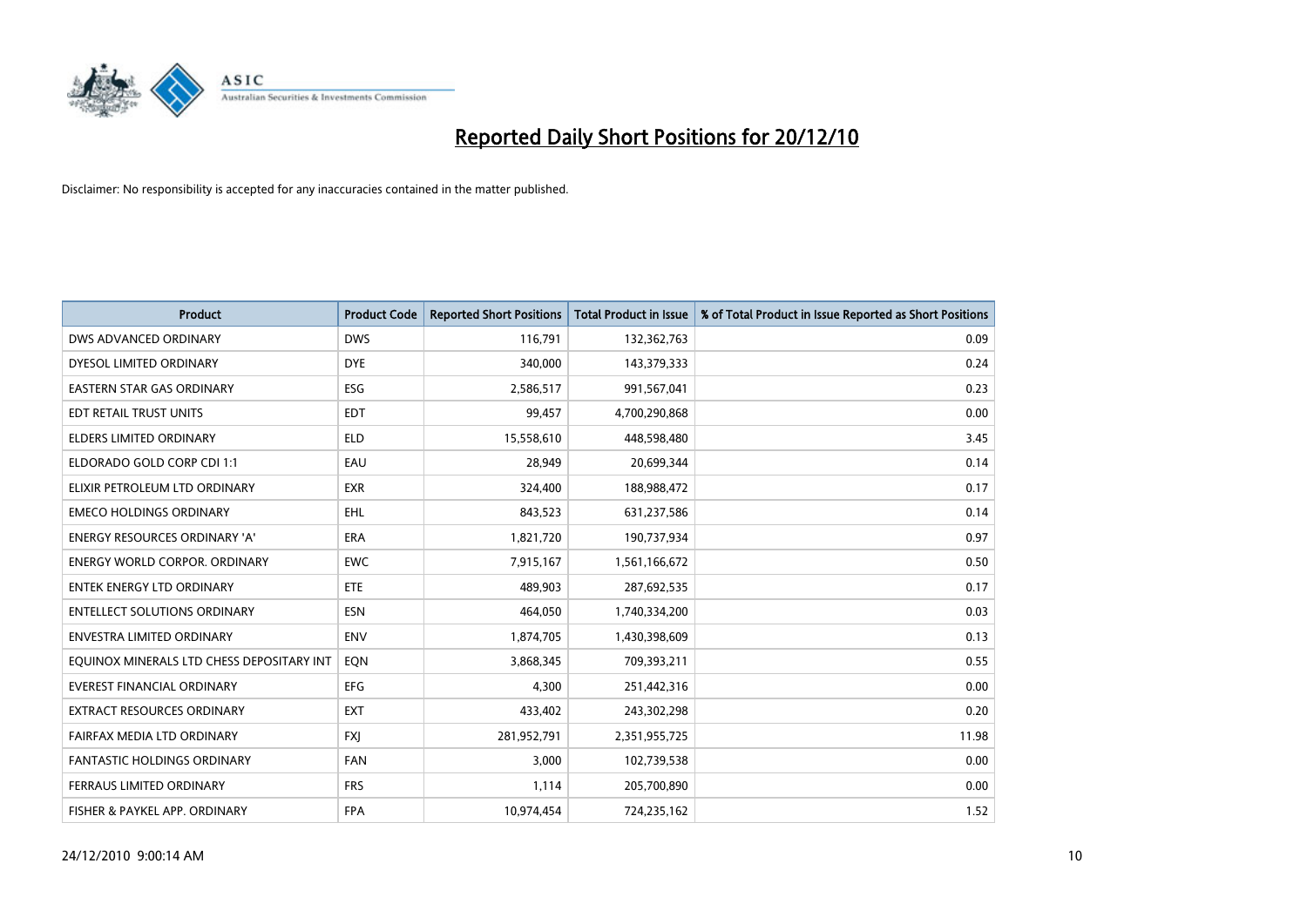

| <b>Product</b>                        | <b>Product Code</b> | <b>Reported Short Positions</b> | Total Product in Issue | % of Total Product in Issue Reported as Short Positions |
|---------------------------------------|---------------------|---------------------------------|------------------------|---------------------------------------------------------|
| FISHER & PAYKEL H. ORDINARY           | <b>FPH</b>          | 2,440,323                       | 517,811,812            | 0.48                                                    |
| FKP PROPERTY GROUP STAPLED SECURITIES | <b>FKP</b>          | 10,852,453                      | 1,174,033,185          | 0.92                                                    |
| FLEETWOOD CORP ORDINARY               | <b>FWD</b>          | 90,471                          | 57,281,484             | 0.16                                                    |
| FLETCHER BUILDING ORDINARY            | <b>FBU</b>          | 1,690,394                       | 611,250,393            | 0.27                                                    |
| FLEXIGROUP LIMITED ORDINARY           | <b>FXL</b>          | 81,573                          | 275,472,492            | 0.03                                                    |
| <b>FLIGHT CENTRE ORDINARY</b>         | <b>FLT</b>          | 2,695,902                       | 99,789,746             | 2.71                                                    |
| <b>FLINDERS MINES LTD ORDINARY</b>    | <b>FMS</b>          | 21,438,821                      | 1,820,149,571          | 1.19                                                    |
| <b>FOCUS MINERALS LTD ORDINARY</b>    | <b>FML</b>          | 1,310,000                       | 2,865,543,210          | 0.05                                                    |
| FORGE GROUP LIMITED ORDINARY          | FGE                 | 7,624                           | 82,844,014             | 0.01                                                    |
| FORTE ENERGY NL ORDINARY              | <b>FTE</b>          | 2,658,986                       | 582,658,031            | 0.46                                                    |
| FORTESCUE METALS GRP ORDINARY         | <b>FMG</b>          | 7,450,582                       | 3,112,442,409          | 0.22                                                    |
| <b>FOSTER'S GROUP ORDINARY</b>        | FGL                 | 2,772,205                       | 1,935,386,127          | 0.16                                                    |
| FTD CORPORATION ORDINARY              | <b>FTD</b>          | 8,088                           | 100,421,069            | 0.01                                                    |
| <b>FUNTASTIC LIMITED ORDINARY</b>     | <b>FUN</b>          | 322,528                         | 340,997,682            | 0.09                                                    |
| <b>G.U.D. HOLDINGS ORDINARY</b>       | <b>GUD</b>          | 280,829                         | 68,426,721             | 0.41                                                    |
| <b>GALAXY RESOURCES ORDINARY</b>      | <b>GXY</b>          | 643,841                         | 191,903,358            | 0.32                                                    |
| <b>GEODYNAMICS LIMITED ORDINARY</b>   | <b>GDY</b>          | 232,070                         | 293,047,456            | 0.08                                                    |
| <b>GINDALBIE METALS LTD ORDINARY</b>  | <b>GBG</b>          | 8,532,889                       | 935,215,590            | 0.90                                                    |
| <b>GIRALIA RESOURCES NL ORDINARY</b>  | <b>GIR</b>          | 311,750                         | 181,160,170            | 0.17                                                    |
| <b>GLOBAL MINING ORDINARY</b>         | <b>GMI</b>          | 8,951                           | 191,820,968            | 0.00                                                    |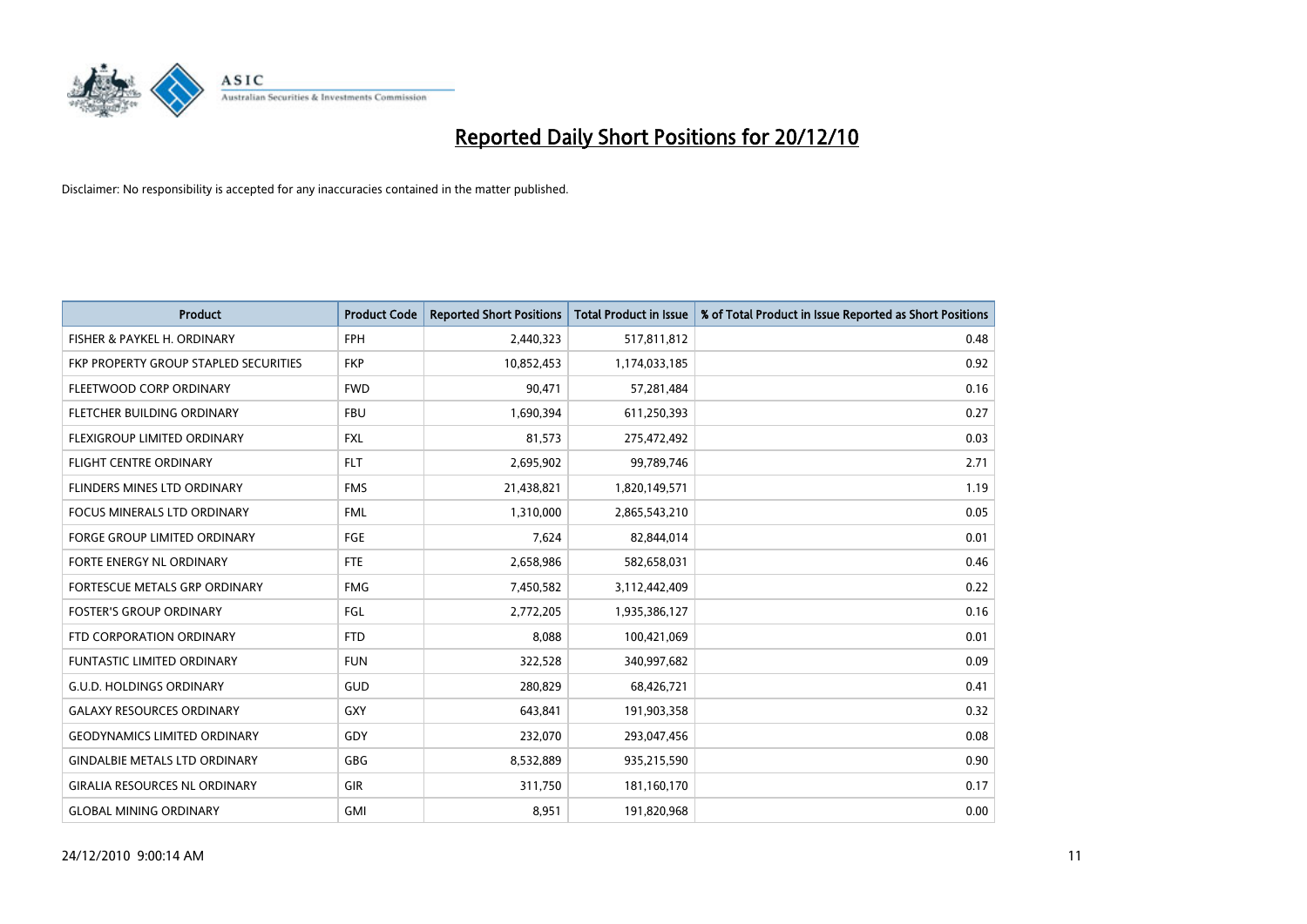

| <b>Product</b>                                   | <b>Product Code</b> | <b>Reported Short Positions</b> | Total Product in Issue | % of Total Product in Issue Reported as Short Positions |
|--------------------------------------------------|---------------------|---------------------------------|------------------------|---------------------------------------------------------|
| <b>GLOUCESTER COAL ORDINARY</b>                  | GCL                 | 255,452                         | 140,447,062            | 0.18                                                    |
| <b>GME RESOURCES LTD ORDINARY</b>                | <b>GME</b>          | 800                             | 302,352,750            | 0.00                                                    |
| <b>GOLD ONE INT LTD ORDINARY</b>                 | GDO                 | 48,350                          | 806,875,987            | 0.01                                                    |
| <b>GOLDEN GATE PETROL ORDINARY</b>               | GGP                 | 11,538                          | 1,067,159,955          | 0.00                                                    |
| <b>GOLDEN WEST RESOURCE ORDINARY</b>             | <b>GWR</b>          | 1,617                           | 164,606,127            | 0.00                                                    |
| <b>GOODMAN FIELDER, ORDINARY</b>                 | <b>GFF</b>          | 13,583,989                      | 1,380,386,438          | 0.99                                                    |
| <b>GOODMAN GROUP STAPLED US PROHIBIT.</b>        | <b>GMG</b>          | 3,602,616                       | 6,369,751,394          | 0.06                                                    |
| <b>GPT GROUP STAPLED SEC.</b>                    | <b>GPT</b>          | 6,651,015                       | 1,855,529,431          | 0.35                                                    |
| <b>GRAINCORP LIMITED A CLASS ORDINARY</b>        | <b>GNC</b>          | 398,225                         | 198,318,900            | 0.21                                                    |
| <b>GRANGE RESOURCES, ORDINARY</b>                | <b>GRR</b>          | 1,606,210                       | 1,152,077,403          | 0.14                                                    |
| <b>GREENLAND MIN EN LTD ORDINARY</b>             | GGG                 | 2,894,008                       | 278,402,017            | 1.04                                                    |
| <b>GRYPHON MINERALS LTD ORDINARY</b>             | GRY                 | 375,857                         | 292,472,058            | 0.12                                                    |
| <b>GUINNESS PEAT GROUP. CHESS DEPOSITARY INT</b> | GPG                 | 55                              | 291,115,957            | 0.00                                                    |
| <b>GUNNS LIMITED ORDINARY</b>                    | <b>GNS</b>          | 13,589,364                      | 848,401,559            | 1.59                                                    |
| <b>GWA GROUP LTD ORDINARY</b>                    | <b>GWA</b>          | 2,978,067                       | 301,102,514            | 1.00                                                    |
| HARVEY NORMAN ORDINARY                           | <b>HVN</b>          | 31,452,743                      | 1,062,316,784          | 2.93                                                    |
| HASTIE GROUP LIMITED ORDINARY                    | <b>HST</b>          | 603,409                         | 239,781,419            | 0.25                                                    |
| HASTINGS DIVERSIFIED STAPLED SECURITY            | <b>HDF</b>          | 536,834                         | 518,300,758            | 0.09                                                    |
| <b>HEARTWARE INT INC CDI 35:1</b>                | <b>HIN</b>          | 272,008                         | 66,059,280             | 0.41                                                    |
| <b>HENDERSON GROUP CDI 1:1</b>                   | <b>HGG</b>          | 5,543,275                       | 560,490,613            | 0.98                                                    |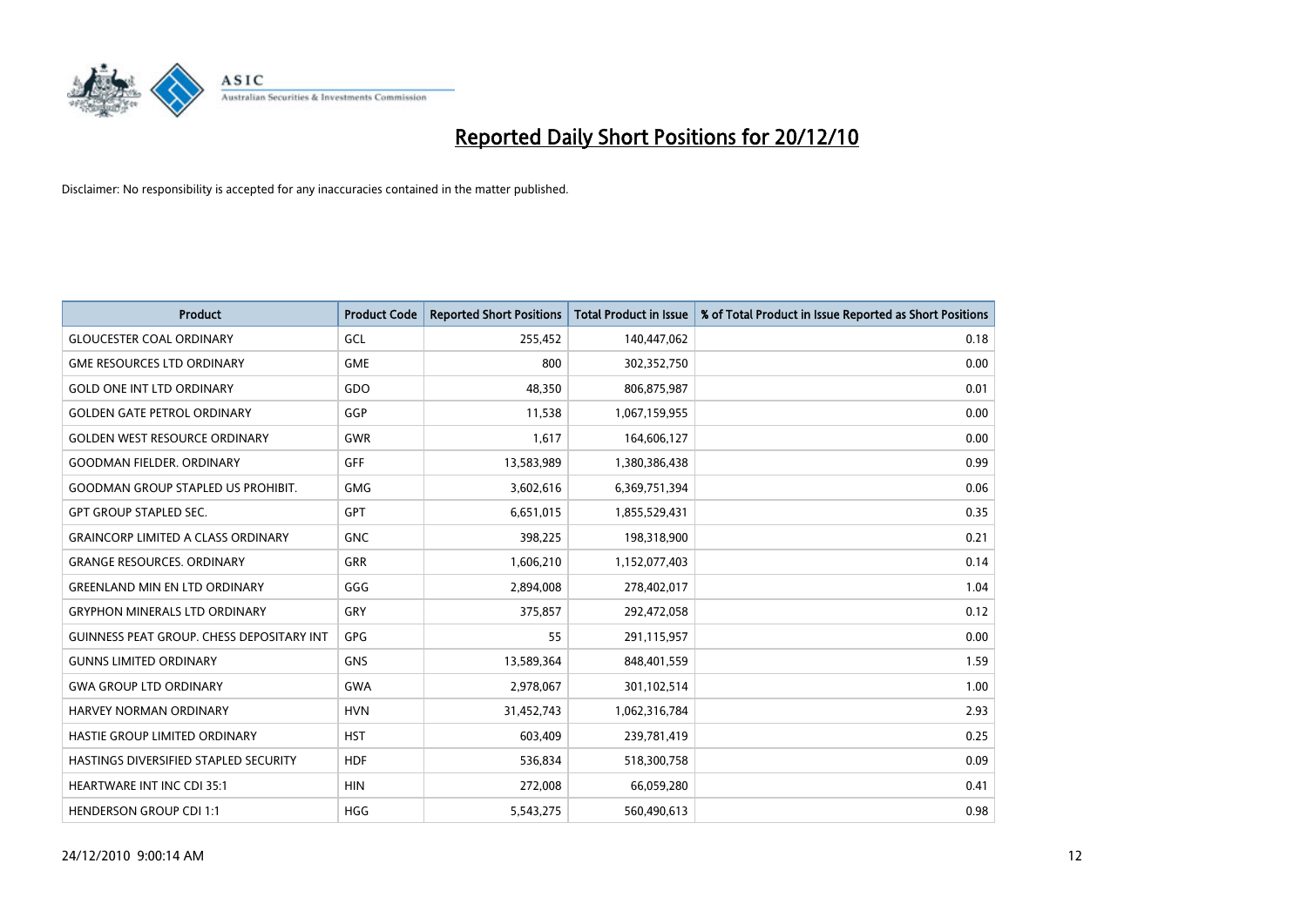

| <b>Product</b>                           | <b>Product Code</b> | <b>Reported Short Positions</b> | <b>Total Product in Issue</b> | % of Total Product in Issue Reported as Short Positions |
|------------------------------------------|---------------------|---------------------------------|-------------------------------|---------------------------------------------------------|
| HFA HOLDINGS LIMITED ORDINARY            | <b>HFA</b>          | 2,066,699                       | 469,330,170                   | 0.43                                                    |
| HIGHLANDS PACIFIC ORDINARY               | HIG                 | 60,000                          | 685,582,148                   | 0.01                                                    |
| HILLS HOLDINGS LTD ORDINARY              | <b>HIL</b>          | 146,082                         | 248,676,841                   | 0.05                                                    |
| HORIZON OIL LIMITED ORDINARY             | <b>HZN</b>          | 3,052,070                       | 1,130,311,515                 | 0.26                                                    |
| <b>ICON ENERGY LIMITED ORDINARY</b>      | <b>ICN</b>          | 67,000                          | 439,801,394                   | 0.02                                                    |
| <b>IINET LIMITED ORDINARY</b>            | <b>IIN</b>          | 1,086,575                       | 151,971,119                   | 0.70                                                    |
| <b>ILUKA RESOURCES ORDINARY</b>          | ILU                 | 4,337,168                       | 418,700,517                   | 1.01                                                    |
| <b>IMDEX LIMITED ORDINARY</b>            | <b>IMD</b>          | 162,550                         | 197,047,128                   | 0.08                                                    |
| IMF (AUSTRALIA) LTD ORDINARY             | <b>IMF</b>          | 330,137                         | 122,496,819                   | 0.27                                                    |
| <b>IMX RESOURCES LTD ORDINARY</b>        | <b>IXR</b>          | 20,000                          | 262,552,803                   | 0.01                                                    |
| <b>INCITEC PIVOT ORDINARY</b>            | <b>IPL</b>          | 2,030,094                       | 1,628,730,107                 | 0.12                                                    |
| <b>INDAGO RESOURCES LTD ORDINARY</b>     | <b>IDG</b>          | 8,179                           | 7,604,067                     | 0.11                                                    |
| INDEPENDENCE GROUP ORDINARY              | <b>IGO</b>          | 1,007,274                       | 138,777,305                   | 0.71                                                    |
| <b>INDOPHIL RESOURCES ORDINARY</b>       | <b>IRN</b>          | 379,700                         | 471,445,763                   | 0.08                                                    |
| <b>INDUSTREA LIMITED ORDINARY</b>        | IDL                 | 1,038,109                       | 363,878,295                   | 0.28                                                    |
| <b>INFIGEN ENERGY STAPLED SECURITIES</b> | <b>IFN</b>          | 5,300,974                       | 761,222,569                   | 0.68                                                    |
| ING INDUSTRIAL FUND UNITS                | <b>IIF</b>          | 1,627,937                       | 2,592,249,647                 | 0.07                                                    |
| ING OFFICE FUND STAPLED SECURITIES       | <b>IOF</b>          | 5,109,202                       | 2,729,071,212                 | 0.18                                                    |
| ING RE COM GROUP STAPLED SECURITIES      | ILF                 | 9,075                           | 441,029,194                   | 0.00                                                    |
| INSURANCE AUSTRALIA ORDINARY             | IAG                 | 731,312                         | 2,079,034,021                 | 0.02                                                    |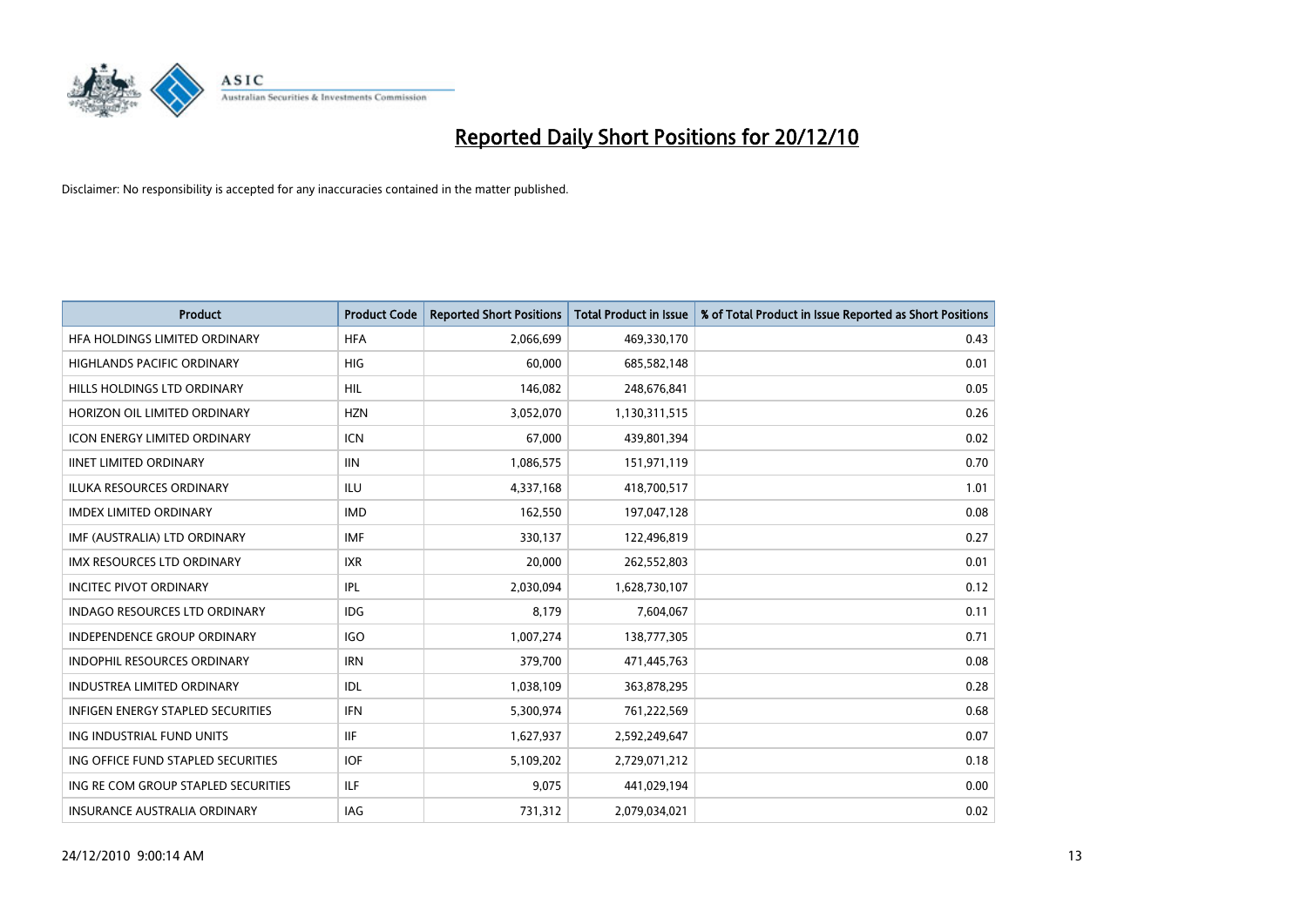

| <b>Product</b>                                  | <b>Product Code</b> | <b>Reported Short Positions</b> | Total Product in Issue | % of Total Product in Issue Reported as Short Positions |
|-------------------------------------------------|---------------------|---------------------------------|------------------------|---------------------------------------------------------|
| INTEGRA MINING LTD, ORDINARY                    | <b>IGR</b>          | 3,692,928                       | 756,692,394            | 0.48                                                    |
| <b>INTREPID MINES ORDINARY</b>                  | <b>IAU</b>          | 2,357,669                       | 497,307,670            | 0.47                                                    |
| <b>INVOCARE LIMITED ORDINARY</b>                | <b>IVC</b>          | 994,568                         | 102,421,288            | 0.97                                                    |
| ION LIMITED ORDINARY                            | <b>ION</b>          | 164,453                         | 256,365,105            | 0.06                                                    |
| <b>IOOF HOLDINGS LTD ORDINARY</b>               | IFL.                | 1,682,922                       | 229,794,395            | 0.72                                                    |
| IRESS MARKET TECH. ORDINARY                     | <b>IRE</b>          | 2,242,785                       | 126,018,142            | 1.77                                                    |
| <b>IRON ORE HOLDINGS ORDINARY</b>               | <b>IOH</b>          | 130,000                         | 137,525,126            | 0.09                                                    |
| ISHARES GLOBAL 100 CDI 1:1                      | 100                 | 7,239                           | 10,600,000             | 0.07                                                    |
| ISHARES MSCI EAFE CDI 1:1                       | <b>IVE</b>          | 75,419                          | 590,400,000            | 0.01                                                    |
| ISHARES MSCI EM MKTS CDI 1:1                    | IEM                 | 95,439                          | 425,700,000            | 0.02                                                    |
| ISHARES S&P 500 CDI 1:1                         | <b>IVV</b>          | 15,854                          | 116,350,000            | 0.01                                                    |
| ISHARES S&P ASIA 50 CDI 1:1                     | <b>IAA</b>          | 15,189                          | 1,700,000              | 0.89                                                    |
| <b>ISHARES S&amp;P EU 350 CDI 1:1</b>           | <b>IEU</b>          | 845                             | 50,800,000             | 0.00                                                    |
| <b>ISOFT GROUP LIMITED ORDINARY</b>             | <b>ISF</b>          | 5,090,417                       | 1,070,595,874          | 0.46                                                    |
| <b>IVANHOE AUSTRALIA ORDINARY</b>               | <b>IVA</b>          | 312,062                         | 418,410,103            | 0.08                                                    |
| <b>JABIRU METALS LTD ORDINARY</b>               | <b>JML</b>          | 86,589                          | 552,619,180            | 0.01                                                    |
| <b>JAMES HARDIE INDUST CHESS DEPOSITARY INT</b> | <b>IHX</b>          | 16,452,520                      | 435,902,646            | 3.74                                                    |
| JAMESON RESOURCES ORDINARY                      | <b>JAL</b>          | 1,600,000                       | 63,885,910             | 2.50                                                    |
| <b>IB HI-FI LIMITED ORDINARY</b>                | <b>IBH</b>          | 8,596,218                       | 109,223,945            | 7.88                                                    |
| <b>KAGARA LTD ORDINARY</b>                      | KZL                 | 2,199,350                       | 707,789,717            | 0.29                                                    |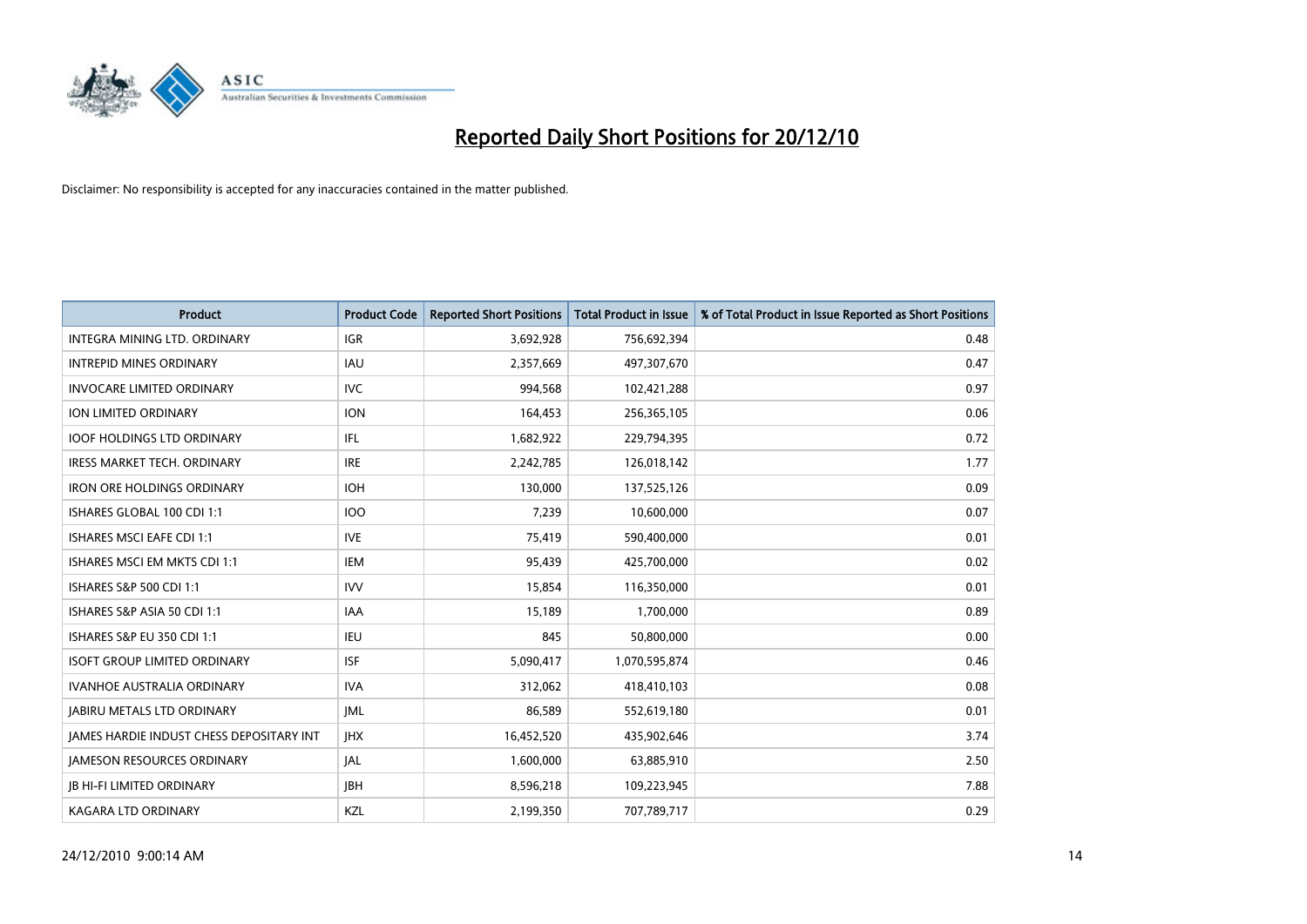

| <b>Product</b>                        | <b>Product Code</b> | <b>Reported Short Positions</b> | <b>Total Product in Issue</b> | % of Total Product in Issue Reported as Short Positions |
|---------------------------------------|---------------------|---------------------------------|-------------------------------|---------------------------------------------------------|
| KANGAROO RES LTD ORDINARY             | <b>KRL</b>          | 3,842,004                       | 801,491,752                   | 0.48                                                    |
| KAROON GAS AUSTRALIA ORDINARY         | <b>KAR</b>          | 209,256                         | 217,295,769                   | 0.09                                                    |
| KATHMANDU HOLD LTD ORDINARY           | <b>KMD</b>          | 316,953                         | 200,000,000                   | 0.16                                                    |
| KENTOR GOLD LIMITED ORDINARY          | KGL                 | 199,078                         | 1,061,592,950                 | 0.02                                                    |
| <b>KEYBRIDGE CAPITAL ORDINARY</b>     | <b>KBC</b>          | 5,999                           | 172,070,564                   | 0.00                                                    |
| KIMBERLEY METALS LTD ORDINARY         | KBL                 | 2,609                           | 161,356,672                   | 0.00                                                    |
| KINGSGATE CONSOLID, ORDINARY          | <b>KCN</b>          | 1,582,780                       | 102,032,231                   | 1.55                                                    |
| KINGSROSE MINING LTD ORDINARY         | <b>KRM</b>          | 113,500                         | 249,343,060                   | 0.04                                                    |
| LAGUNA RESOURCES NL ORDINARY          | <b>LRC</b>          | 2,600                           | 1,236,531,175                 | 0.00                                                    |
| LEIGHTON HOLDINGS ORDINARY            | LEI                 | 4,353,841                       | 300,889,299                   | 1.42                                                    |
| LEND LEASE GROUP UNIT/ORD STAPLED     | LLC                 | 1,710,400                       | 565,558,754                   | 0.30                                                    |
| LINC ENERGY LTD ORDINARY              | <b>LNC</b>          | 5,915,475                       | 499,252,239                   | 1.17                                                    |
| LYNAS CORPORATION ORDINARY            | <b>LYC</b>          | 37,651,623                      | 1,657,499,093                 | 2.26                                                    |
| M2 TELECOMMUNICATION ORDINARY         | <b>MTU</b>          | 700                             | 122,777,336                   | 0.00                                                    |
| MAC SERVICES (THE) ORDINARY           | <b>MSL</b>          | 65,667                          | 165,966,692                   | 0.04                                                    |
| MACARTHUR COAL ORDINARY               | <b>MCC</b>          | 1,439,777                       | 299,476,903                   | 0.46                                                    |
| <b>MACMAHON HOLDINGS ORDINARY</b>     | <b>MAH</b>          | 3,578,734                       | 733,711,705                   | 0.48                                                    |
| MACO ATLAS ROADS GRP ORDINARY STAPLED | <b>MOA</b>          | 3,184,764                       | 452,345,907                   | 0.70                                                    |
| MACOUARIE GROUP LTD ORDINARY          | <b>MOG</b>          | 3,487,040                       | 346,711,492                   | 0.97                                                    |
| <b>MANTRA RESOURCES ORDINARY</b>      | <b>MRU</b>          | 64,135                          | 130,229,188                   | 0.05                                                    |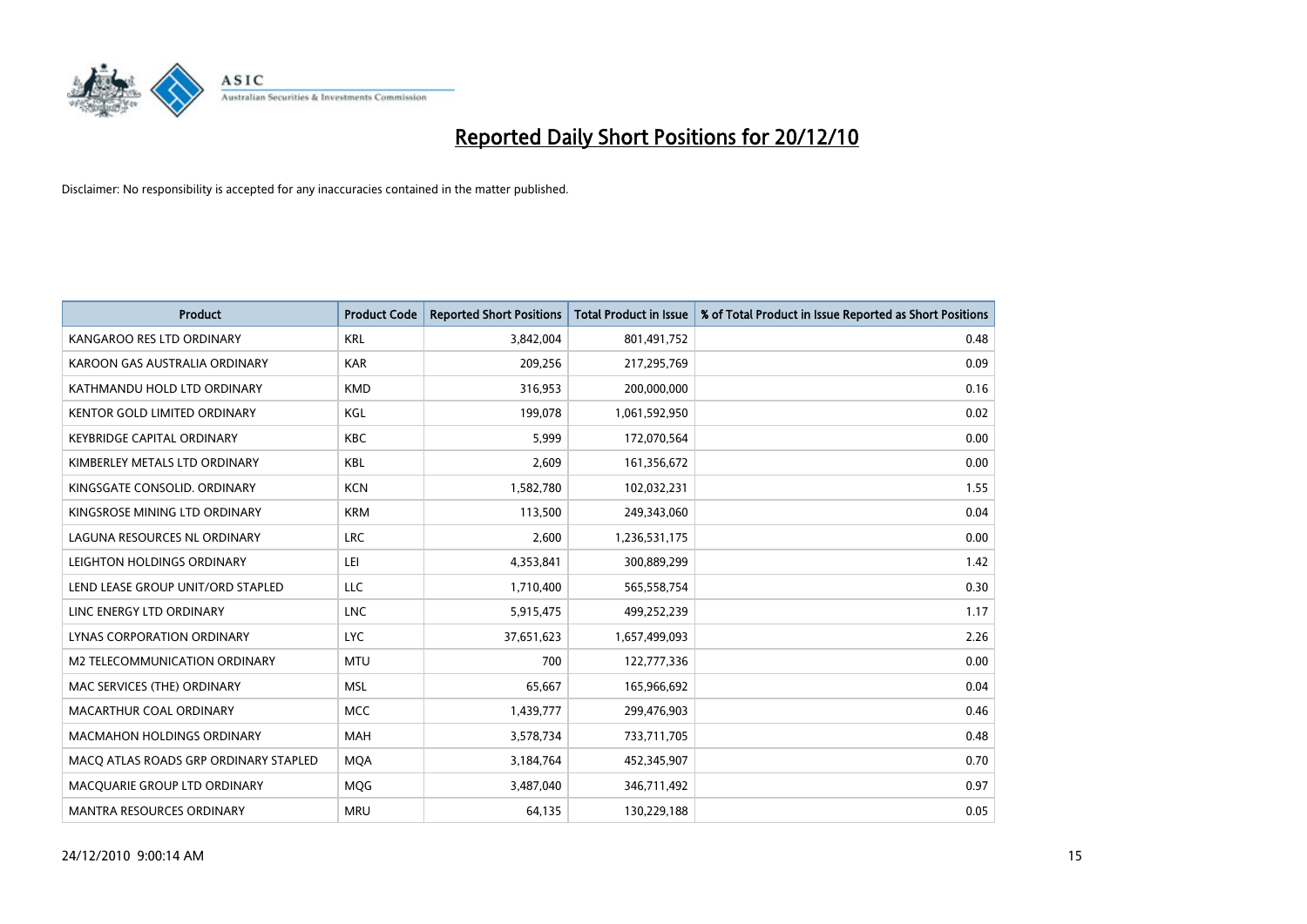

| <b>Product</b>                       | <b>Product Code</b> | <b>Reported Short Positions</b> | <b>Total Product in Issue</b> | % of Total Product in Issue Reported as Short Positions |
|--------------------------------------|---------------------|---------------------------------|-------------------------------|---------------------------------------------------------|
| MAP GROUP STAPLED US PROHIBIT.       | <b>MAP</b>          | 655,802                         | 1,861,210,782                 | 0.04                                                    |
| <b>MARION ENERGY ORDINARY</b>        | <b>MAE</b>          | 332,494                         | 863,960,474                   | 0.04                                                    |
| <b>MATRIX C &amp; E LTD ORDINARY</b> | <b>MCE</b>          | 71.393                          | 72,964,098                    | 0.10                                                    |
| MCMILLAN SHAKESPEARE ORDINARY        | <b>MMS</b>          | 202,636                         | 67,874,101                    | 0.29                                                    |
| <b>MCPHERSON'S LTD ORDINARY</b>      | <b>MCP</b>          | 17,139                          | 71,651,758                    | 0.02                                                    |
| MEDUSA MINING LTD ORDINARY           | <b>MML</b>          | 1,701,520                       | 188,233,911                   | 0.90                                                    |
| MELBOURNE IT LIMITED ORDINARY        | <b>MLB</b>          | 140,422                         | 80,031,955                    | 0.18                                                    |
| MEO AUSTRALIA LTD ORDINARY           | <b>MEO</b>          | 1,252,810                       | 539,913,260                   | 0.22                                                    |
| <b>MERMAID MARINE ORDINARY</b>       | <b>MRM</b>          | 271.487                         | 213,383,546                   | 0.12                                                    |
| MESOBLAST LIMITED ORDINARY           | <b>MSB</b>          | 90,856                          | 158,140,556                   | 0.06                                                    |
| METALS X LIMITED ORDINARY            | <b>MLX</b>          | 326,940                         | 1,365,661,782                 | 0.03                                                    |
| METCASH LIMITED ORDINARY             | <b>MTS</b>          | 22,145,407                      | 768,787,804                   | 2.89                                                    |
| METGASCO LIMITED ORDINARY            | <b>MEL</b>          | 235,435                         | 252,460,972                   | 0.09                                                    |
| METMINCO LIMITED ORDINARY            | <b>MNC</b>          | 100,000                         | 1,200,817,055                 | 0.01                                                    |
| MICLYN EXP OFFSHR ORDINARY           | <b>MIO</b>          | 374,653                         | 271,700,000                   | 0.14                                                    |
| MINARA RESOURCES ORDINARY            | <b>MRE</b>          | 5,690,888                       | 1,167,783,517                 | 0.48                                                    |
| MINCOR RESOURCES NL ORDINARY         | <b>MCR</b>          | 667,948                         | 200,608,804                   | 0.33                                                    |
| MINERAL DEPOSITS ORDINARY            | <b>MDL</b>          | 96,346                          | 60,768,582                    | 0.16                                                    |
| MINERAL RESOURCES, ORDINARY          | <b>MIN</b>          | 245,521                         | 168,219,485                   | 0.14                                                    |
| MIRABELA NICKEL LTD ORDINARY         | <b>MBN</b>          | 11,306,046                      | 491,561,237                   | 2.27                                                    |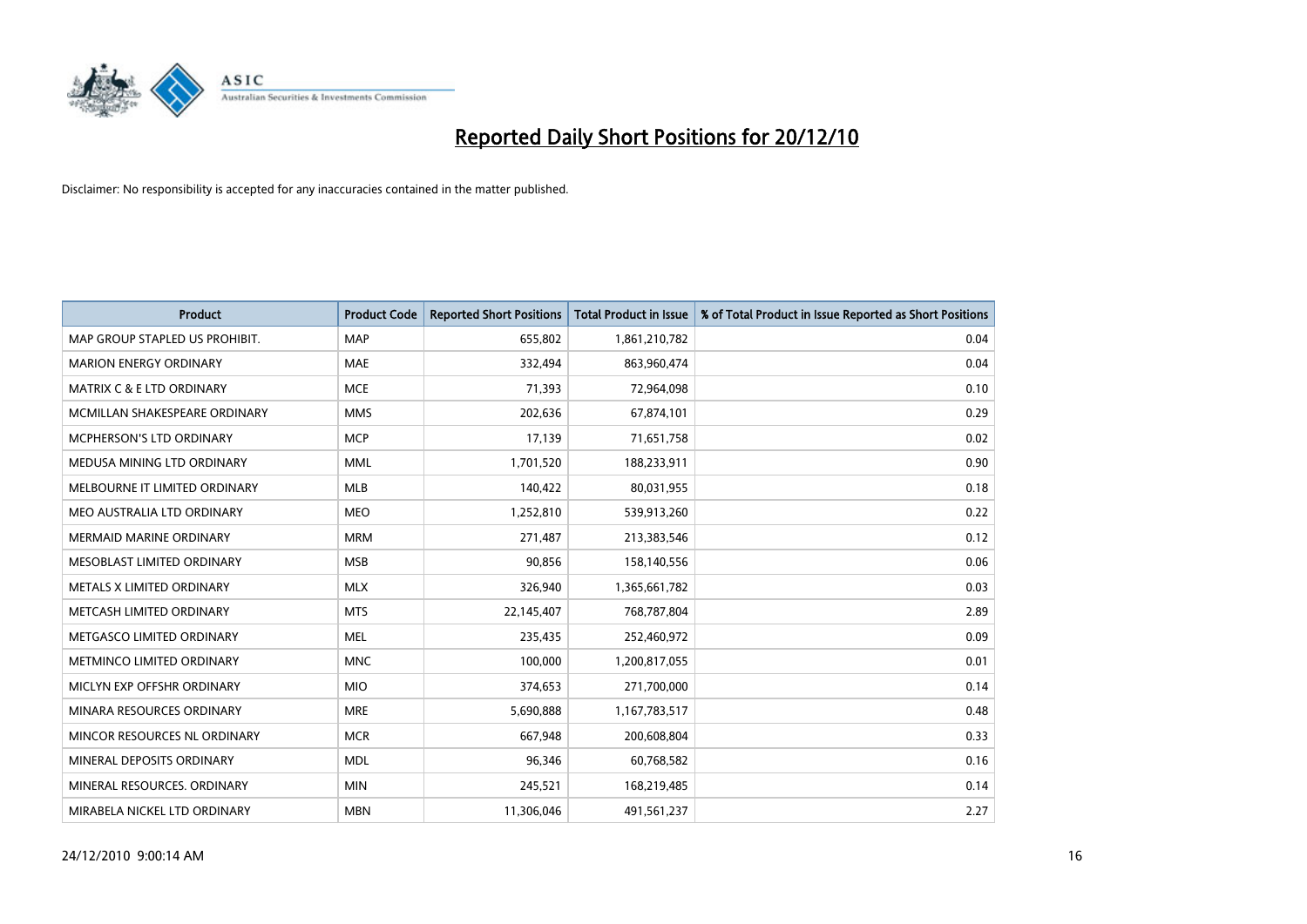

| <b>Product</b>                     | <b>Product Code</b> | <b>Reported Short Positions</b> | Total Product in Issue | % of Total Product in Issue Reported as Short Positions |
|------------------------------------|---------------------|---------------------------------|------------------------|---------------------------------------------------------|
| MIRVAC GROUP STAPLED SECURITIES    | <b>MGR</b>          | 1,502,965                       | 3,415,819,357          | 0.04                                                    |
| MOLOPO ENERGY LTD ORDINARY         | <b>MPO</b>          | 1,229,390                       | 250,972,584            | 0.50                                                    |
| <b>MONADELPHOUS GROUP ORDINARY</b> | <b>MND</b>          | 357,554                         | 87,521,827             | 0.41                                                    |
| MORTGAGE CHOICE LTD ORDINARY       | <b>MOC</b>          | 7,482                           | 119,948,255            | 0.01                                                    |
| <b>MOUNT GIBSON IRON ORDINARY</b>  | <b>MGX</b>          | 3,909,622                       | 1,082,570,693          | 0.36                                                    |
| MULTIPLEX SITES SITES              | <b>MXUPA</b>        | 206                             | 4,500,000              | 0.00                                                    |
| MURCHISON METALS LTD ORDINARY      | <b>MMX</b>          | 9,662,323                       | 435,884,268            | 2.21                                                    |
| <b>MYER HOLDINGS LTD ORDINARY</b>  | <b>MYR</b>          | 16,115,682                      | 582,297,884            | 2.78                                                    |
| <b>MYSTATE LIMITED ORDINARY</b>    | <b>MYS</b>          | 1,400                           | 67,439,158             | 0.00                                                    |
| NATIONAL AUST, BANK ORDINARY       | <b>NAB</b>          | 6,471,559                       | 2,137,640,047          | 0.30                                                    |
| NATURAL FUEL LIMITED ORDINARY      | <b>NFL</b>          |                                 | 721,912                | 0.00                                                    |
| NAVITAS LIMITED ORDINARY           | <b>NVT</b>          | 2,290,779                       | 342,450,567            | 0.66                                                    |
| NEPTUNE MARINE ORDINARY            | <b>NMS</b>          | 2.024.949                       | 442,245,734            | 0.45                                                    |
| NEW HOPE CORPORATION ORDINARY      | <b>NHC</b>          | 622.891                         | 830,230,549            | 0.07                                                    |
| NEWCREST MINING ORDINARY           | <b>NCM</b>          | 3,074,653                       | 765,211,675            | 0.36                                                    |
| NEWS CORP A NON-VOTING CDI         | <b>NWSLV</b>        | 34,986                          | 1,828,208,910          | 0.00                                                    |
| NEWS CORP B VOTING CDI             | <b>NWS</b>          | 7,116,306                       | 798,520,953            | 0.90                                                    |
| NEXBIS LIMITED ORDINARY            | <b>NBS</b>          | 250,000                         | 798,356,704            | 0.03                                                    |
| NEXUS ENERGY LIMITED ORDINARY      | <b>NXS</b>          | 5,913,875                       | 1,020,257,304          | 0.59                                                    |
| NIB HOLDINGS LIMITED ORDINARY      | <b>NHF</b>          | 4.911                           | 468,215,782            | 0.00                                                    |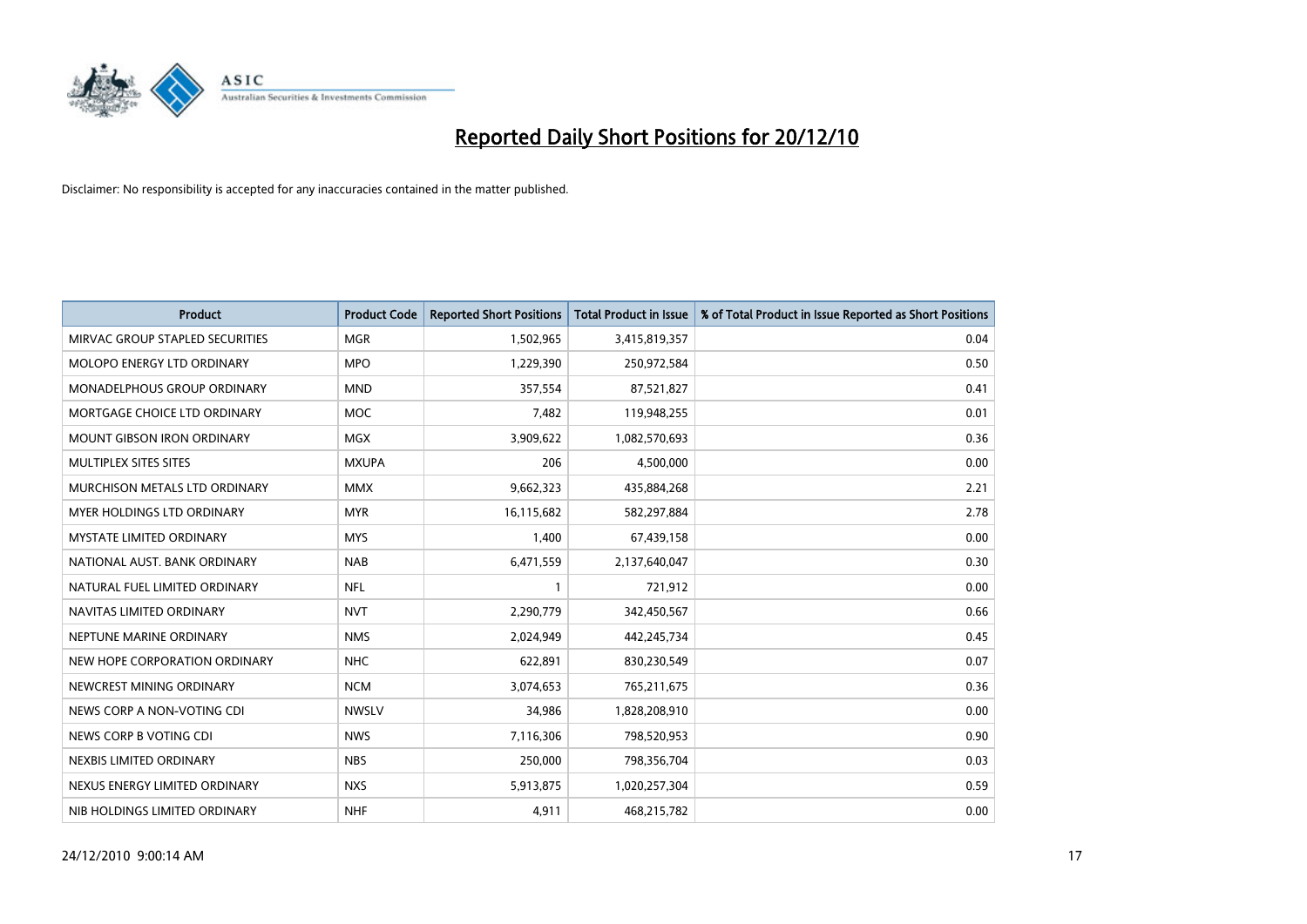

| <b>Product</b>                        | <b>Product Code</b> | <b>Reported Short Positions</b> | Total Product in Issue | % of Total Product in Issue Reported as Short Positions |
|---------------------------------------|---------------------|---------------------------------|------------------------|---------------------------------------------------------|
| NICK SCALI LIMITED ORDINARY           | <b>NCK</b>          | 35,846                          | 81,000,000             | 0.04                                                    |
| NIDO PETROLEUM ORDINARY               | <b>NDO</b>          | 63,244                          | 1,340,630,321          | 0.00                                                    |
| NKWE PLATINUM 10C US COMMON           | <b>NKP</b>          | 353,796                         | 559,651,184            | 0.07                                                    |
| NORTHERN CREST ORDINARY               | <b>NOC</b>          | 24,345                          | 116,074,781            | 0.02                                                    |
| NORTHERN ENERGY CORP ORDINARY         | <b>NEC</b>          | 3,000                           | 128,420,838            | 0.00                                                    |
| NORTHERN IRON LTD ORDINARY            | <b>NFE</b>          | 1,515,022                       | 336,084,863            | 0.45                                                    |
| NORTON GOLD FIELDS ORDINARY           | <b>NGF</b>          | 166,000                         | 684,830,265            | 0.02                                                    |
| NOVOGEN LIMITED ORDINARY              | <b>NRT</b>          | 56,449                          | 102,125,894            | 0.06                                                    |
| NRW HOLDINGS LIMITED ORDINARY         | <b>NWH</b>          | 533,101                         | 251,223,000            | 0.20                                                    |
| NUCOAL RESOURCES NL ORDINARY          | <b>NCR</b>          | 25,789                          | 362,528,869            | 0.01                                                    |
| NUFARM LIMITED ORDINARY               | <b>NUF</b>          | 3,275,667                       | 261,775,731            | 1.27                                                    |
| NUPLEX INDUSTRIES ORDINARY            | <b>NPX</b>          | 77,095                          | 195,060,783            | 0.04                                                    |
| OAKTON LIMITED ORDINARY               | <b>OKN</b>          | 221,624                         | 93,674,235             | 0.25                                                    |
| OCEANAGOLD CORP. CHESS DEPOSITARY INT | <b>OGC</b>          | 858,575                         | 261,934,278            | 0.33                                                    |
| OCEANIA CAPITAL LTD ORDINARY          | <b>OCP</b>          | 2,500                           | 91,921,295             | 0.00                                                    |
| OIL SEARCH LTD ORDINARY               | OSH                 | 9,109,086                       | 1,312,888,303          | 0.66                                                    |
| OM HOLDINGS LIMITED ORDINARY          | OMH                 | 2,329,456                       | 503,085,150            | 0.46                                                    |
| ONESTEEL LIMITED ORDINARY             | OST                 | 4,008,199                       | 1,334,723,421          | 0.28                                                    |
| ORICA LIMITED ORDINARY                | ORI                 | 1,042,551                       | 362,100,430            | 0.28                                                    |
| ORIGIN ENERGY ORDINARY                | ORG                 | 3,048,098                       | 884,717,512            | 0.32                                                    |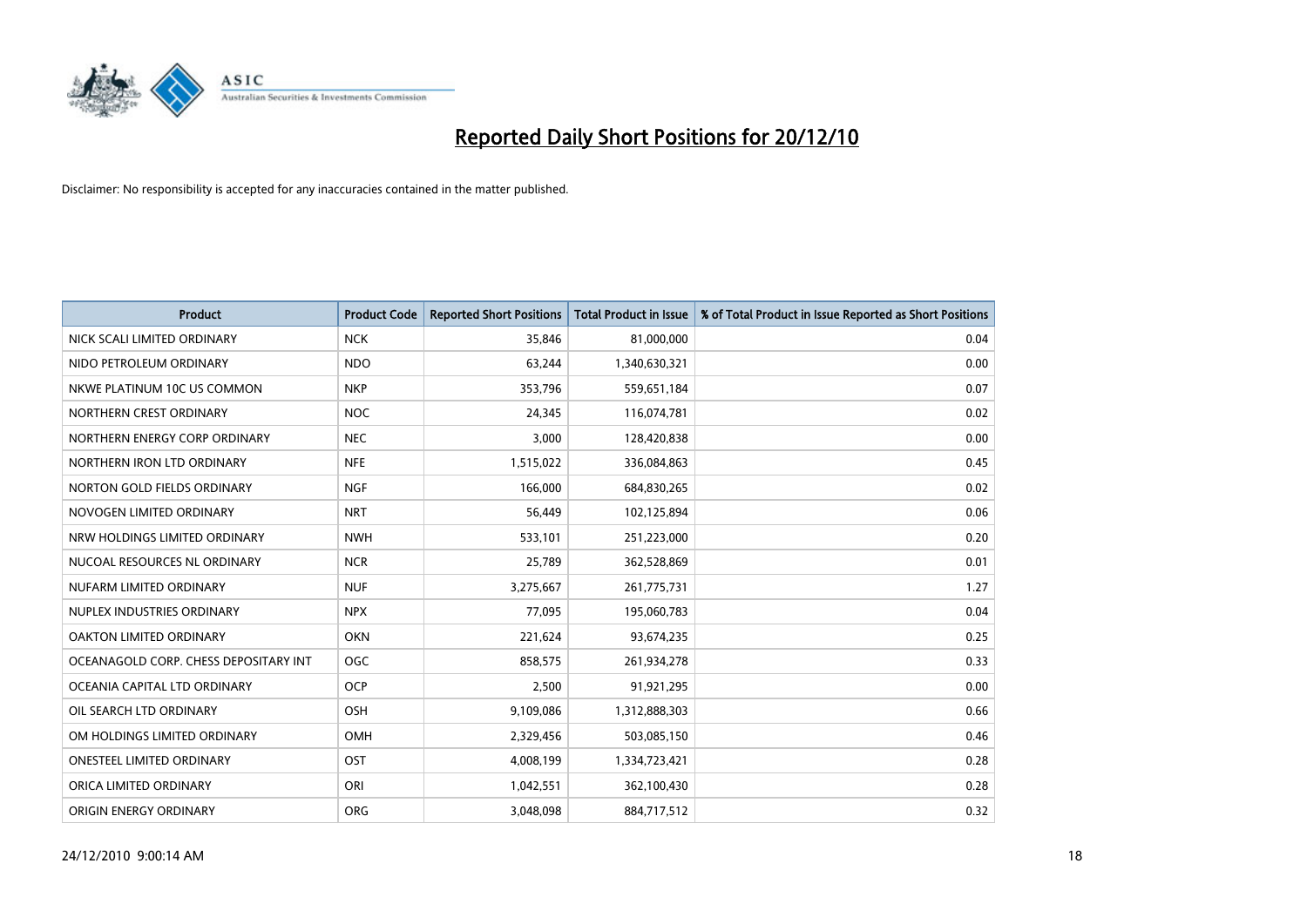

| <b>Product</b>                          | <b>Product Code</b> | <b>Reported Short Positions</b> | Total Product in Issue | % of Total Product in Issue Reported as Short Positions |
|-----------------------------------------|---------------------|---------------------------------|------------------------|---------------------------------------------------------|
| OROCOBRE LIMITED ORDINARY               | ORE                 | 25,832                          | 91,181,996             | 0.03                                                    |
| OROTONGROUP LIMITED ORDINARY            | ORL                 | 18,360                          | 40,880,902             | 0.04                                                    |
| OTTO ENERGY LIMITED ORDINARY            | <b>OEL</b>          | 109,204                         | 1,134,540,071          | 0.01                                                    |
| OZ MINERALS ORDINARY                    | OZL                 | 20,573,861                      | 3,238,546,504          | 0.60                                                    |
| <b>PACIFIC BRANDS ORDINARY</b>          | <b>PBG</b>          | 4,297,229                       | 931,386,248            | 0.48                                                    |
| PALADIN ENERGY LTD ORDINARY             | <b>PDN</b>          | 18,546,791                      | 725,357,086            | 2.57                                                    |
| PAN PACIFIC PETROL, ORDINARY            | PPP                 | 500,000                         | 588,612,110            | 0.08                                                    |
| PANAUST LIMITED ORDINARY                | <b>PNA</b>          | 6,717,800                       | 2,955,176,819          | 0.23                                                    |
| PANORAMIC RESOURCES ORDINARY            | PAN                 | 955,209                         | 206,087,842            | 0.47                                                    |
| PAPERLINX LIMITED ORDINARY              | <b>PPX</b>          | 9,903,307                       | 603,580,761            | 1.63                                                    |
| PAPERLINX SPS TRUST STEP UP PERP. PREF. | <b>PXUPA</b>        | 5,000                           | 2,850,000              | 0.18                                                    |
| PATTIES FOODS LTD ORDINARY              | PFL                 |                                 | 138,908,853            | 0.00                                                    |
| PEAK RESOURCES ORDINARY                 | <b>PEK</b>          | 365,743                         | 132,344,853            | 0.28                                                    |
| PEET LIMITED ORDINARY                   | <b>PPC</b>          | 326,092                         | 302,965,804            | 0.11                                                    |
| PENINSULA ENERGY LTD ORDINARY           | <b>PEN</b>          | 5,000                           | 1,642,189,656          | 0.00                                                    |
| PERILYA LIMITED ORDINARY                | PEM                 | 736,291                         | 526,075,563            | 0.14                                                    |
| PERPETUAL LIMITED ORDINARY              | PPT                 | 1,902,317                       | 44,140,166             | 4.33                                                    |
| PERSEUS MINING LTD ORDINARY             | PRU                 | 706,929                         | 422,817,088            | 0.16                                                    |
| PETSEC ENERGY ORDINARY                  | <b>PSA</b>          | 223,332                         | 231,283,622            | 0.10                                                    |
| PHARMAXIS LTD ORDINARY                  | <b>PXS</b>          | 1,163,960                       | 226,106,434            | 0.53                                                    |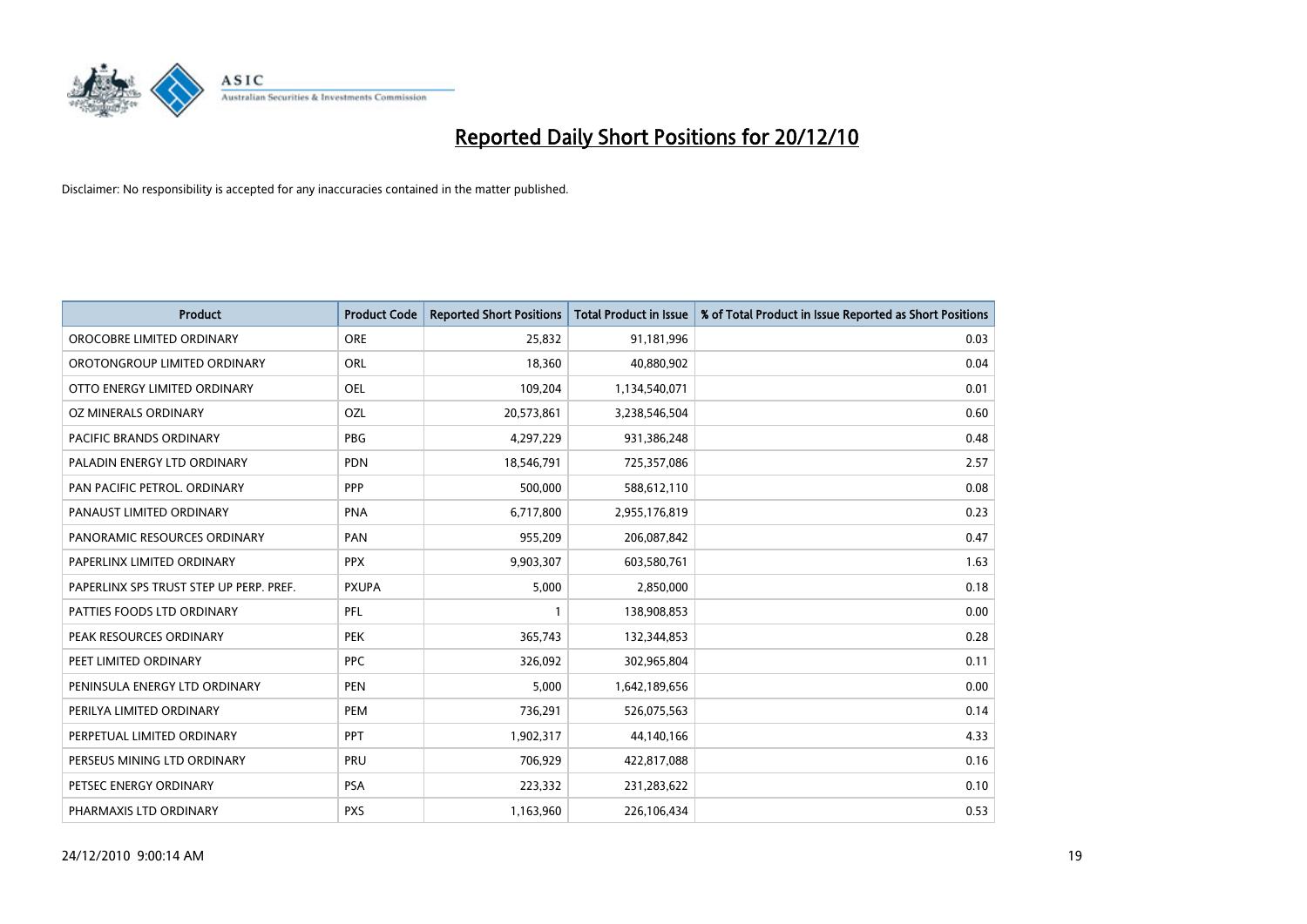

| <b>Product</b>                       | <b>Product Code</b> | <b>Reported Short Positions</b> | <b>Total Product in Issue</b> | % of Total Product in Issue Reported as Short Positions |
|--------------------------------------|---------------------|---------------------------------|-------------------------------|---------------------------------------------------------|
| PHOTON GROUP LTD ORDINARY            | PGA                 | 250,510                         | 1,540,543,357                 | 0.02                                                    |
| PIKE RIVER COAL ORDINARY             | <b>PRC</b>          | 257,595                         | 405,513,933                   | 0.06                                                    |
| PLATINUM ASSET ORDINARY              | <b>PTM</b>          | 3,078,967                       | 561,347,878                   | 0.54                                                    |
| PLATINUM AUSTRALIA ORDINARY          | <b>PLA</b>          | 14,660,900                      | 392,430,039                   | 3.75                                                    |
| PLATINUM CAPITAL LTD ORDINARY        | <b>PMC</b>          |                                 | 163,732,888                   | 0.00                                                    |
| PMP LIMITED ORDINARY                 | <b>PMP</b>          | 133,164                         | 335,338,483                   | 0.03                                                    |
| PORT BOUVARD LIMITED ORDINARY        | PBD                 | 6,754                           | 593,868,295                   | 0.00                                                    |
| PREMIER INVESTMENTS ORDINARY         | <b>PMV</b>          | 236,054                         | 155,030,045                   | 0.16                                                    |
| PRIMARY HEALTH CARE ORDINARY         | <b>PRY</b>          | 12,302,763                      | 496,043,188                   | 2.47                                                    |
| PRIME INFR GROUP. STAPLED SECURITIES | PIH                 | 793,929                         | 351,776,795                   | 0.23                                                    |
| PRIME MEDIA GRP LTD ORDINARY         | <b>PRT</b>          | 141,000                         | 366,330,303                   | 0.04                                                    |
| PRIMEAG AUSTRALIA ORDINARY           | PAG                 | 45,394                          | 150,569,976                   | 0.03                                                    |
| PROGEN PHARMACEUTIC ORDINARY         | PGL                 | 151,596                         | 24,709,097                    | 0.61                                                    |
| PROGRAMMED ORDINARY                  | <b>PRG</b>          | 256,799                         | 118,169,908                   | 0.22                                                    |
| <b>PSIVIDA CORP CDI 1:1</b>          | <b>PVA</b>          | 99,675                          | 7,752,716                     | 1.29                                                    |
| <b>QANTAS AIRWAYS ORDINARY</b>       | QAN                 | 22,073,878                      | 2,265,123,620                 | 0.97                                                    |
| OBE INSURANCE GROUP ORDINARY         | OBE                 | 18,820,180                      | 1,051,620,743                 | 1.75                                                    |
| OR NATIONAL LIMITED ORDINARY         | <b>ORN</b>          | 13,549,664                      | 2,440,000,000                 | 0.55                                                    |
| RAMELIUS RESOURCES ORDINARY          | <b>RMS</b>          | 37,248                          | 291,208,795                   | 0.01                                                    |
| RAMSAY HEALTH CARE ORDINARY          | <b>RHC</b>          | 2,337,950                       | 202,081,252                   | 1.16                                                    |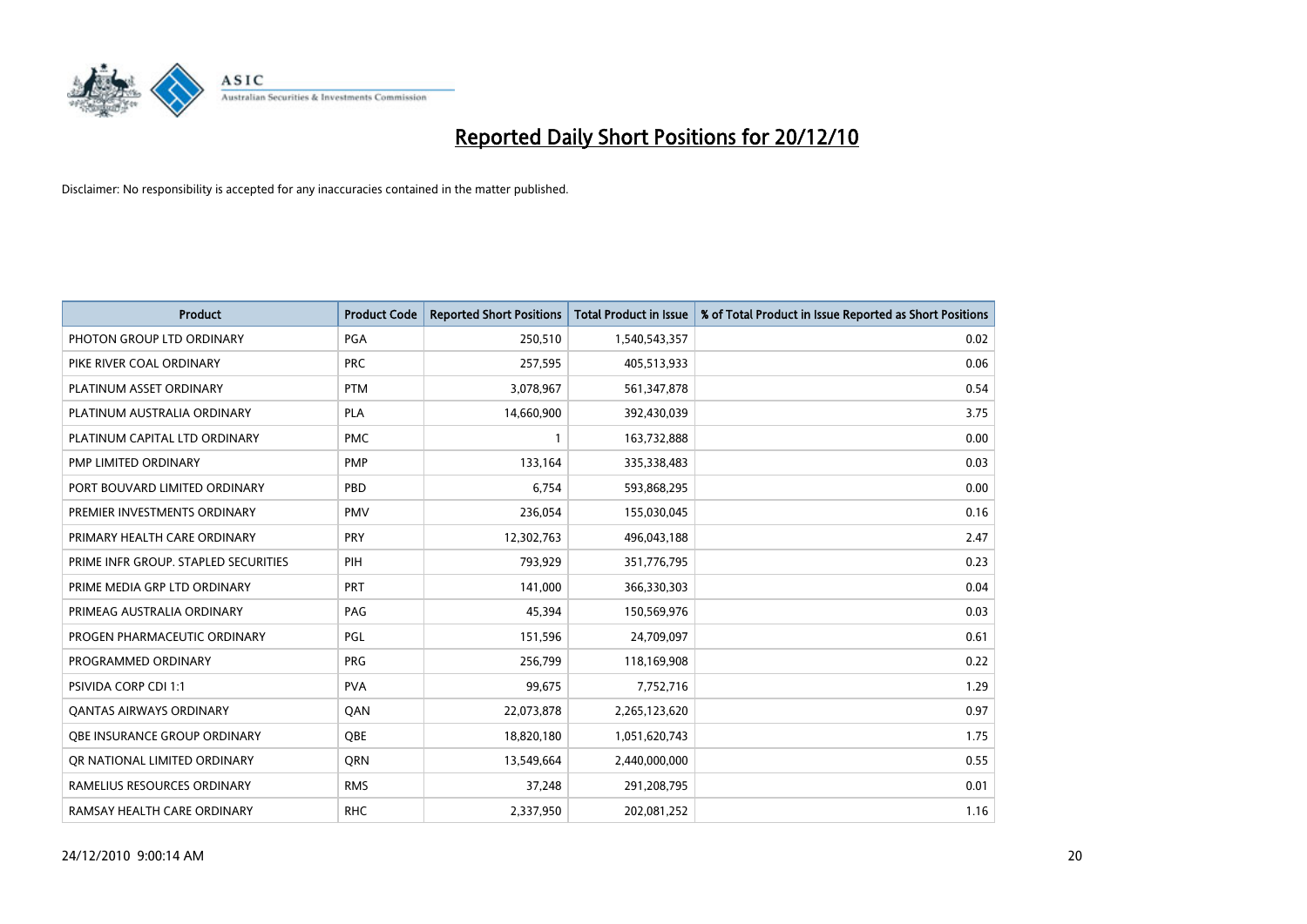

| <b>Product</b>                      | <b>Product Code</b> | <b>Reported Short Positions</b> | Total Product in Issue | % of Total Product in Issue Reported as Short Positions |
|-------------------------------------|---------------------|---------------------------------|------------------------|---------------------------------------------------------|
| RANGE RESOURCES LTD ORDINARY        | <b>RRS</b>          | 750,000                         | 1,214,873,886          | 0.06                                                    |
| <b>RCR TOMLINSON ORDINARY</b>       | <b>RCR</b>          | 68,067                          | 131,892,672            | 0.05                                                    |
| <b>REA GROUP ORDINARY</b>           | <b>REA</b>          | 26,302                          | 129,691,280            | 0.01                                                    |
| <b>RECKON LIMITED ORDINARY</b>      | <b>RKN</b>          | 1,980                           | 133,384,060            | 0.00                                                    |
| <b>RED FORK ENERGY ORDINARY</b>     | <b>RFE</b>          | 7,696                           | 139,535,000            | 0.01                                                    |
| REDFLEX HOLDINGS ORDINARY           | <b>RDF</b>          | 858                             | 110,345,599            | 0.00                                                    |
| REECE AUSTRALIA LTD. ORDINARY       | <b>REH</b>          | 10,000                          | 99,600,000             | 0.01                                                    |
| REED RESOURCES LTD ORDINARY         | <b>RDR</b>          | 268,205                         | 192,271,768            | 0.14                                                    |
| REGIS RESOURCES ORDINARY            | <b>RRL</b>          | 2,398,457                       | 429,800,434            | 0.55                                                    |
| RESMED INC CDI 10:1                 | <b>RMD</b>          | 7,355,098                       | 1,516,163,980          | 0.48                                                    |
| <b>RESOLUTE MINING ORDINARY</b>     | <b>RSG</b>          | 4,297,201                       | 451,648,787            | 0.96                                                    |
| RESOURCE EQUIP LTD ORDINARY         | <b>ROL</b>          | 229,382                         | 167,054,911            | 0.14                                                    |
| <b>RESOURCE GENERATION ORDINARY</b> | <b>RES</b>          | 270,265                         | 243,900,530            | 0.11                                                    |
| REVERSE CORP LIMITED ORDINARY       | <b>REF</b>          | 25,141                          | 92,382,175             | 0.03                                                    |
| REX MINERALS LIMITED ORDINARY       | <b>RXM</b>          | 143,084                         | 150,284,460            | 0.10                                                    |
| <b>RHG LIMITED ORDINARY</b>         | <b>RHG</b>          | 63,608                          | 318,745,978            | 0.01                                                    |
| RIDLEY CORPORATION ORDINARY         | <b>RIC</b>          | 48,471                          | 307,817,071            | 0.02                                                    |
| RIO TINTO LIMITED ORDINARY          | <b>RIO</b>          | 16,384,188                      | 435,758,720            | 3.78                                                    |
| <b>RIVERCITY MOTORWAY STAPLED</b>   | <b>RCY</b>          | 400,208                         | 957,010,115            | 0.04                                                    |
| RIVERSDALE MINING ORDINARY          | <b>RIV</b>          | 1,327,857                       | 236,546,188            | 0.55                                                    |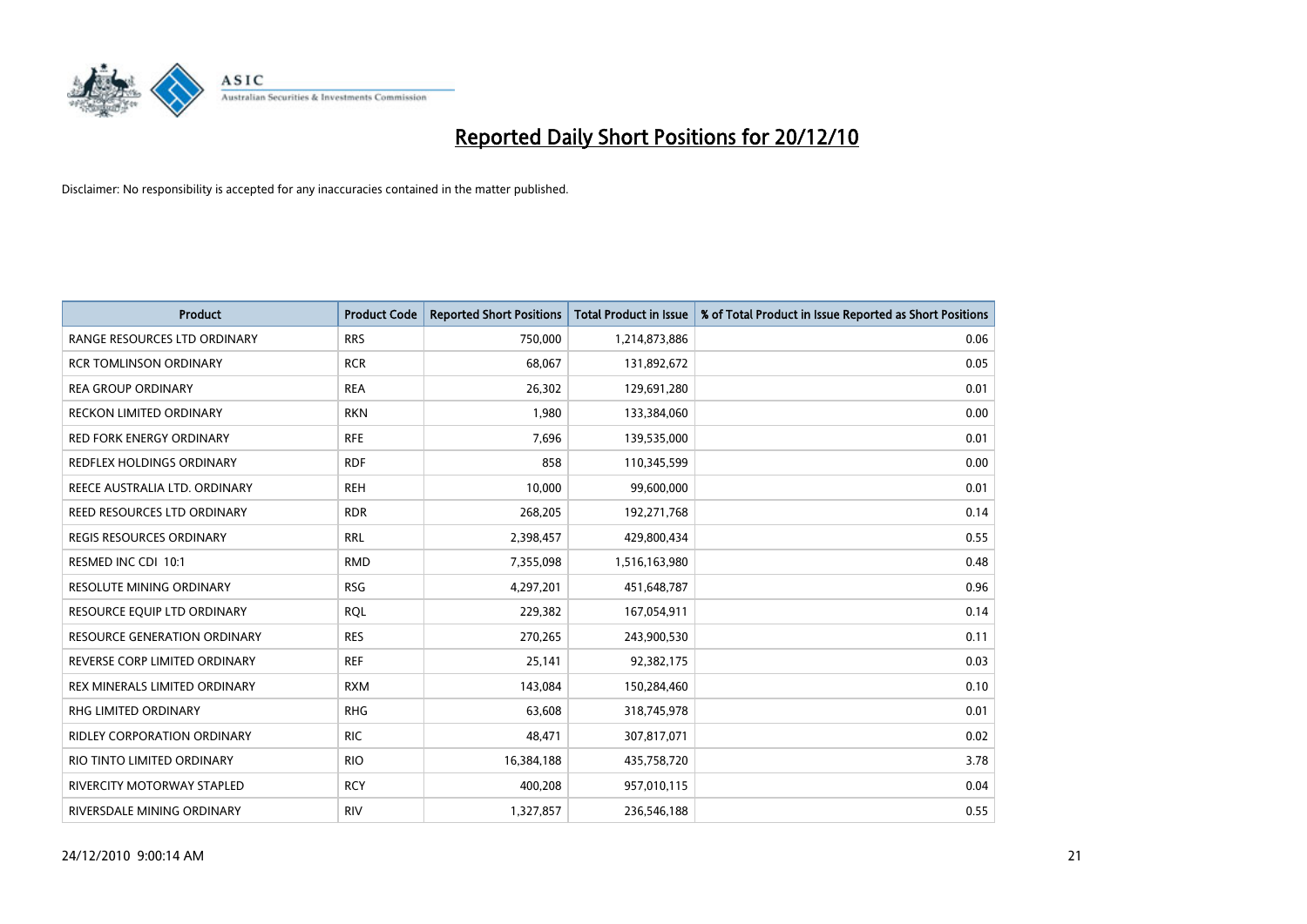

| <b>Product</b>                           | <b>Product Code</b> | <b>Reported Short Positions</b> | <b>Total Product in Issue</b> | % of Total Product in Issue Reported as Short Positions |
|------------------------------------------|---------------------|---------------------------------|-------------------------------|---------------------------------------------------------|
| <b>ROBUST RESOURCES ORDINARY</b>         | <b>ROL</b>          | 121,318                         | 84,144,097                    | 0.15                                                    |
| ROC OIL COMPANY ORDINARY                 | <b>ROC</b>          | 2,669,900                       | 713,154,560                   | 0.38                                                    |
| SAI GLOBAL LIMITED ORDINARY              | SAI                 | 360,958                         | 197,905,160                   | 0.17                                                    |
| SALMAT LIMITED ORDINARY                  | <b>SLM</b>          | 24,659                          | 159,241,983                   | 0.01                                                    |
| SAMSON OIL & GAS LTD ORDINARY            | SSN                 | 436,000                         | 1,664,588,164                 | 0.03                                                    |
| SANDFIRE RESOURCES ORDINARY              | <b>SFR</b>          | 121,328                         | 148,157,539                   | 0.08                                                    |
| <b>SANTOS LTD ORDINARY</b>               | <b>STO</b>          | 1,846,364                       | 834,157,456                   | 0.22                                                    |
| SARACEN MINERAL ORDINARY                 | <b>SAR</b>          | 315,414                         | 492,151,415                   | 0.06                                                    |
| SEDGMAN LIMITED ORDINARY                 | <b>SDM</b>          | 172,644                         | 207,997,898                   | 0.08                                                    |
| SEEK LIMITED ORDINARY                    | <b>SEK</b>          | 3,638,883                       | 336,584,488                   | 1.07                                                    |
| SELECT HARVESTS ORDINARY                 | <b>SHV</b>          | 50,000                          | 55,667,043                    | 0.09                                                    |
| SENETAS CORPORATION ORDINARY             | <b>SEN</b>          | 756,999                         | 461,522,263                   | 0.16                                                    |
| SERVCORP LIMITED ORDINARY                | SRV                 | 152,480                         | 98,440,807                    | 0.15                                                    |
| SERVICE STREAM ORDINARY                  | <b>SSM</b>          | 344,663                         | 283,418,867                   | 0.12                                                    |
| SEVEN GROUP HOLDINGS ORDINARY            | <b>SVW</b>          | 153,334                         | 305,410,281                   | 0.05                                                    |
| SIGMA PHARMACEUTICAL ORDINARY            | <b>SIP</b>          | 5,681,754                       | 1,178,626,572                 | 0.48                                                    |
| SILEX SYSTEMS ORDINARY                   | <b>SLX</b>          | 180,748                         | 166,106,391                   | 0.11                                                    |
| SILVER LAKE RESOURCE ORDINARY            | <b>SLR</b>          | 370,911                         | 178,882,838                   | 0.21                                                    |
| SIMS METAL MGMT LTD ORDINARY             | SGM                 | 4,380,826                       | 204,801,967                   | 2.14                                                    |
| SINGAPORE TELECOMM. CHESS DEPOSITARY INT | SGT                 | 6,242,924                       | 369,458,397                   | 1.70                                                    |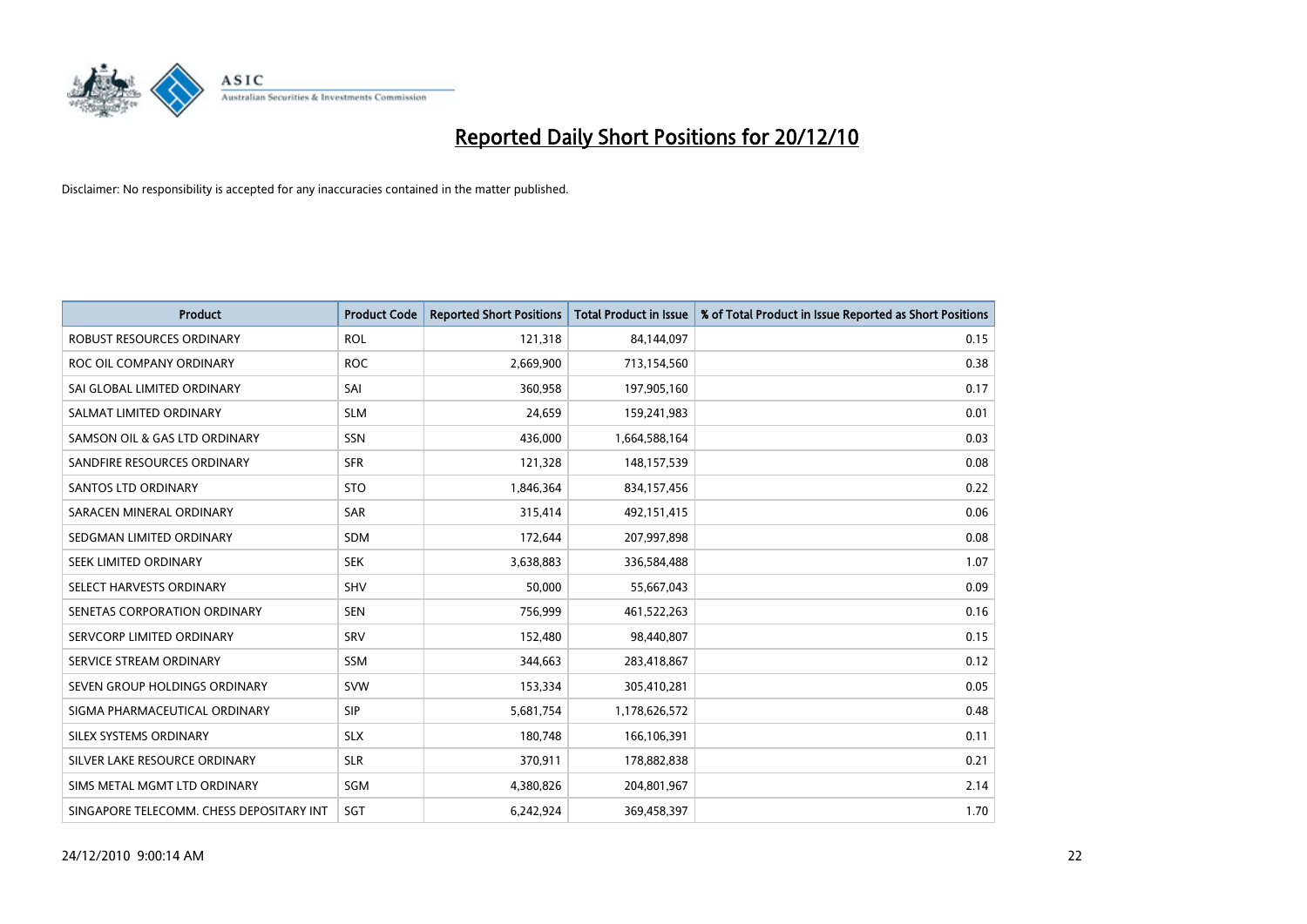

| <b>Product</b>                          | <b>Product Code</b> | <b>Reported Short Positions</b> | Total Product in Issue | % of Total Product in Issue Reported as Short Positions |
|-----------------------------------------|---------------------|---------------------------------|------------------------|---------------------------------------------------------|
| SIRTEX MEDICAL ORDINARY                 | <b>SRX</b>          | 3,000                           | 55,768,136             | 0.01                                                    |
| SKILLED GROUP LTD ORDINARY              | <b>SKE</b>          | 162,483                         | 190,738,408            | 0.08                                                    |
| SKY CITY ENTERTAIN, ORDINARY            | <b>SKC</b>          | 3,543,679                       | 575,114,687            | 0.61                                                    |
| SKY NETWORK ORDINARY                    | <b>SKT</b>          | 239,560                         | 389,139,785            | 0.06                                                    |
| SMS MANAGEMENT, ORDINARY                | <b>SMX</b>          | 46,595                          | 67,661,358             | 0.07                                                    |
| SONIC HEALTHCARE ORDINARY               | <b>SHL</b>          | 5,308,865                       | 388,429,875            | 1.38                                                    |
| SOUL PATTINSON (W.H) ORDINARY           | <b>SOL</b>          | 916                             | 238,640,580            | 0.00                                                    |
| SP AUSNET STAPLED SECURITIES            | SPN                 | 7,634,179                       | 2,748,353,504          | 0.26                                                    |
| SPARK INFRASTRUCTURE STAPLED SECURITIES | SKI                 | 9,231,152                       | 1,326,734,264          | 0.69                                                    |
| SPDR 200 FUND ETF UNITS                 | <b>STW</b>          | 24,693                          | 57,528,081             | 0.04                                                    |
| SPECIALTY FASHION ORDINARY              | <b>SFH</b>          | 452,861                         | 191,268,264            | 0.23                                                    |
| SPHERE MINERALS LTD ORDINARY            | <b>SPH</b>          | 7,507                           | 171,348,151            | 0.00                                                    |
| SPOTLESS GROUP LTD ORDINARY             | <b>SPT</b>          | 1,406,941                       | 261,070,153            | 0.54                                                    |
| ST BARBARA LIMITED ORDINARY             | SBM                 | 3,374,382                       | 325,615,389            | 1.03                                                    |
| STAGING CONNECTIONS ORDINARY            | <b>STG</b>          | 2,917,189                       | 78,317,726             | 3.72                                                    |
| STANMORE COAL LTD ORDINARY              | <b>SMR</b>          | 25,431                          | 86,750,738             | 0.03                                                    |
| STARPHARMA HOLDINGS ORDINARY            | SPL                 | 106,564                         | 241,397,208            | 0.04                                                    |
| STH AMERICAN COR LTD ORDINARY           | SAY                 | 9,200                           | 233,651,371            | 0.00                                                    |
| STHN CROSS MEDIA ORDINARY               | SXL                 | 452,957                         | 378,827,750            | 0.11                                                    |
| STOCKLAND UNITS/ORD STAPLED             | SGP                 | 10,190,527                      | 2,383,036,717          | 0.42                                                    |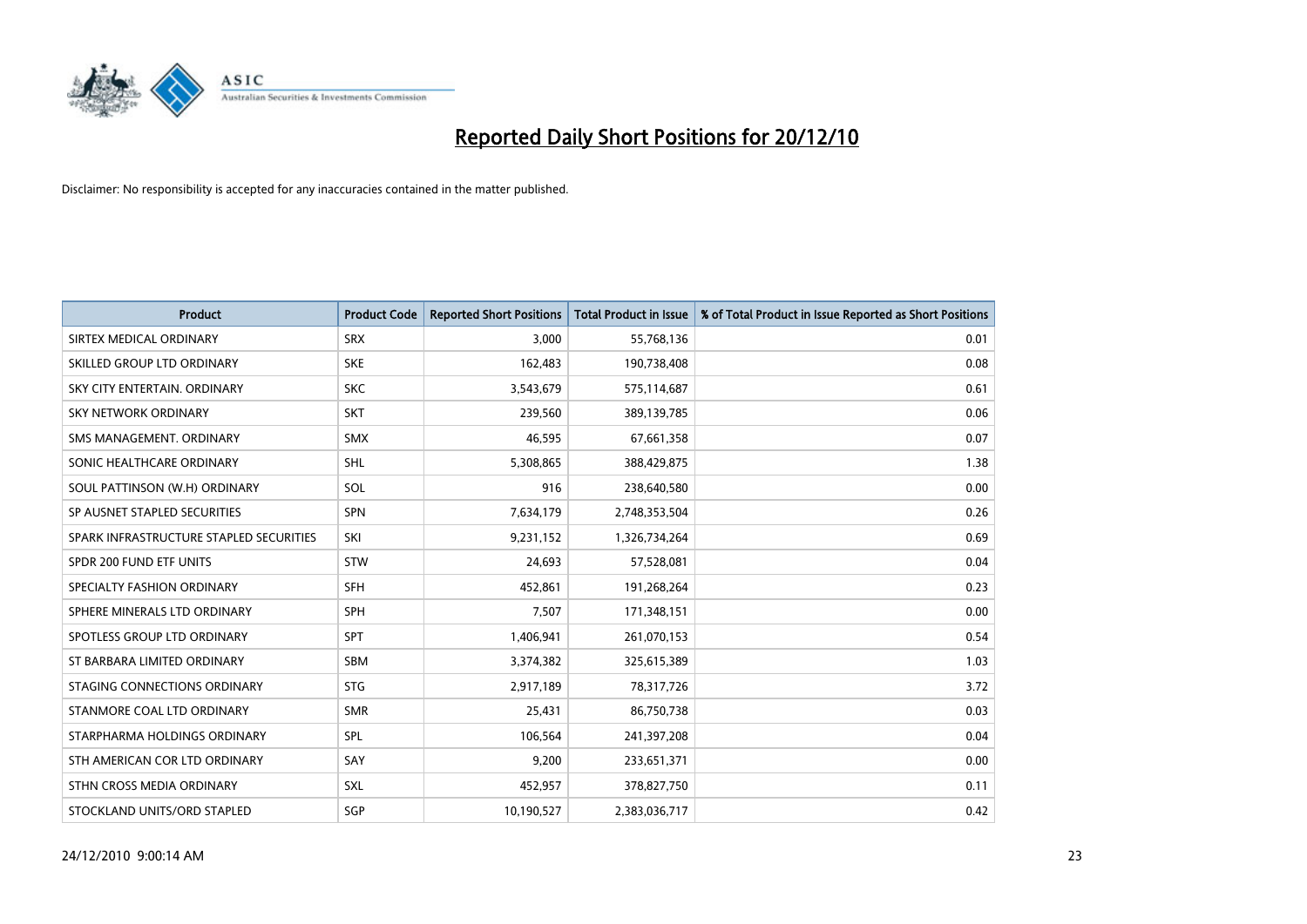

| <b>Product</b>                      | <b>Product Code</b> | <b>Reported Short Positions</b> | <b>Total Product in Issue</b> | % of Total Product in Issue Reported as Short Positions |
|-------------------------------------|---------------------|---------------------------------|-------------------------------|---------------------------------------------------------|
| <b>STRAITS RESOURCES ORDINARY</b>   | SRL                 | 3,004,650                       | 255,203,613                   | 1.17                                                    |
| STW COMMUNICATIONS ORDINARY         | SGN                 | 97,080                          | 364,310,964                   | 0.02                                                    |
| SUNCORP GROUP LTD ORDINARY          | <b>SUN</b>          | 4,614,418                       | 1,281,390,524                 | 0.33                                                    |
| SUNDANCE RESOURCES ORDINARY         | <b>SDL</b>          | 13,179,676                      | 2,709,995,932                 | 0.49                                                    |
| SUNLAND GROUP LTD ORDINARY          | <b>SDG</b>          | 163,712                         | 229,902,096                   | 0.07                                                    |
| SUPER RET REP LTD ORDINARY          | <b>SUL</b>          | 159,344                         | 128,902,619                   | 0.12                                                    |
| SWICK MINING ORDINARY               | <b>SWK</b>          | 1,548                           | 236,724,970                   | 0.00                                                    |
| SYMEX HOLDINGS ORDINARY             | <b>SYM</b>          | 6,633                           | 125,037,628                   | 0.01                                                    |
| TABCORP HOLDINGS LTD ORDINARY       | <b>TAH</b>          | 1,691,377                       | 684,918,140                   | 0.25                                                    |
| <b>TALENT2 INTERNATION ORDINARY</b> | <b>TWO</b>          | 7                               | 141,671,625                   | 0.00                                                    |
| TALISMAN MINING ORDINARY            | <b>TLM</b>          | 97,901                          | 122,019,418                   | 0.08                                                    |
| TANAMI GOLD NL ORDINARY             | <b>TAM</b>          | 36,201                          | 260,947,676                   | 0.01                                                    |
| TAP OIL LIMITED ORDINARY            | <b>TAP</b>          | 97,036                          | 240,967,311                   | 0.05                                                    |
| TASSAL GROUP LIMITED ORDINARY       | <b>TGR</b>          | 321,076                         | 146,304,404                   | 0.21                                                    |
| <b>TATTS GROUP LTD ORDINARY</b>     | <b>TTS</b>          | 7,226,930                       | 1,300,888,465                 | 0.54                                                    |
| TELECOM CORPORATION ORDINARY        | <b>TEL</b>          | 10,696,986                      | 1,924,622,088                 | 0.55                                                    |
| TELSTRA CORPORATION. ORDINARY       | <b>TLS</b>          | 9,629,384                       | 12,443,074,357                | 0.07                                                    |
| TEN NETWORK HOLDINGS ORDINARY       | <b>TEN</b>          | 13,749,559                      | 1,045,236,720                 | 1.33                                                    |
| TERANGA GOLD CORP CDI 1:1           | <b>TGZ</b>          | 101,109                         | 163,777,979                   | 0.06                                                    |
| TFS CORPORATION LTD ORDINARY        | <b>TFC</b>          | 63,054                          | 227,360,909                   | 0.02                                                    |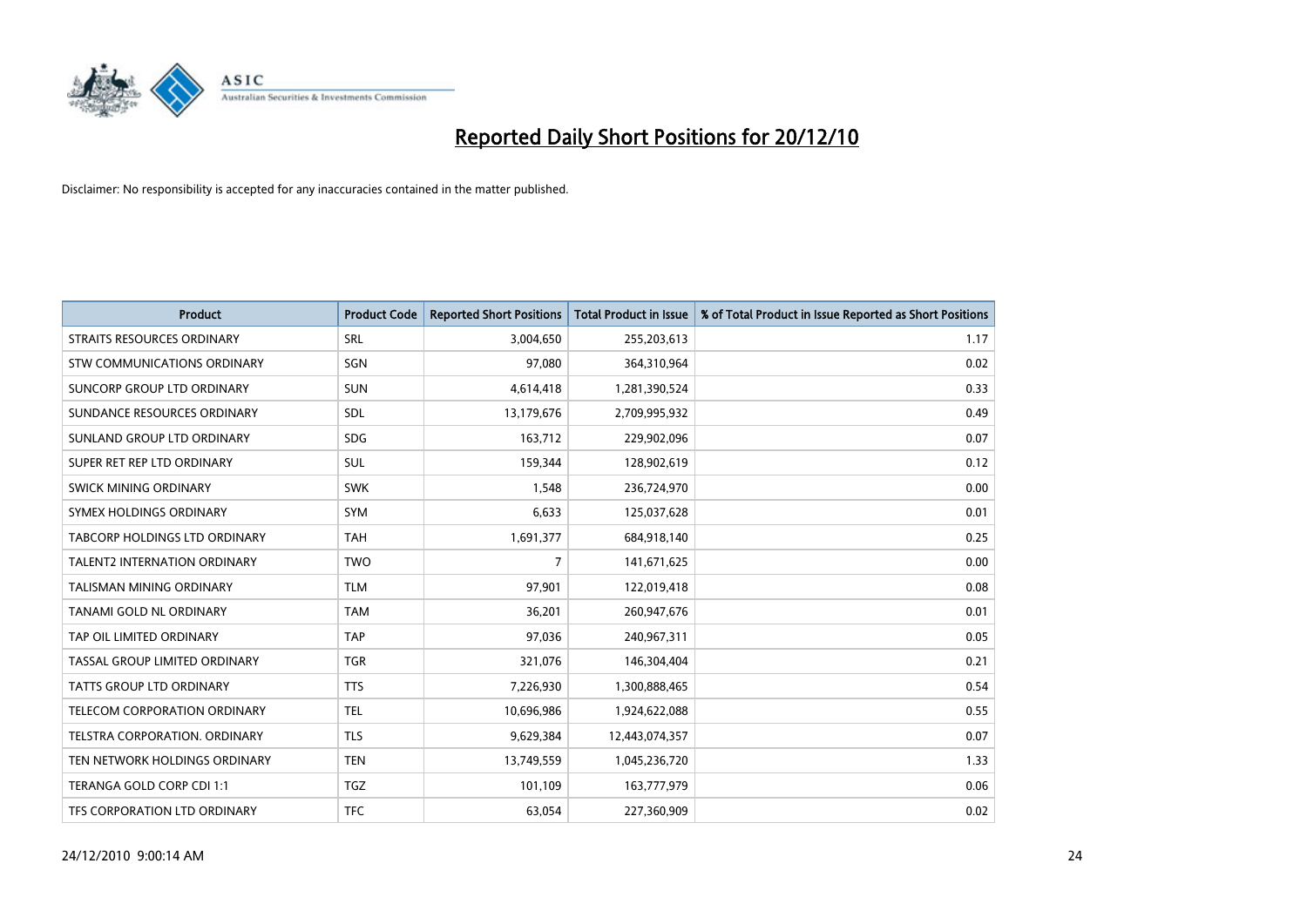

| <b>Product</b>                          | <b>Product Code</b> | <b>Reported Short Positions</b> | <b>Total Product in Issue</b> | % of Total Product in Issue Reported as Short Positions |
|-----------------------------------------|---------------------|---------------------------------|-------------------------------|---------------------------------------------------------|
| THE REJECT SHOP ORDINARY                | <b>TRS</b>          | 130,745                         | 26,033,570                    | 0.51                                                    |
| THOR MINING PLC CHESS DEPOSITARY        | <b>THR</b>          | 2,307                           | 288,754,017                   | 0.00                                                    |
| THORN GROUP LIMITED ORDINARY            | <b>TGA</b>          | 14,851                          | 129,459,770                   | 0.01                                                    |
| TIGER RESOURCES ORDINARY                | <b>TGS</b>          | 218,072                         | 596,873,151                   | 0.04                                                    |
| TIMBERCORP LIMITED ORDINARY             | <b>TIM</b>          | 90,074                          | 352,071,429                   | 0.02                                                    |
| <b>TISHMAN SPEYER UNITS</b>             | <b>TSO</b>          | 49,427                          | 338,440,904                   | 0.01                                                    |
| TNG LIMITED ORDINARY                    | <b>TNG</b>          | 4,321                           | 258,055,076                   | 0.00                                                    |
| TOLL HOLDINGS LTD ORDINARY              | <b>TOL</b>          | 11,063,502                      | 706,577,616                   | 1.56                                                    |
| TORO ENERGY LIMITED ORDINARY            | <b>TOE</b>          | 35,404                          | 964,936,676                   | 0.00                                                    |
| <b>TOWER AUSTRALIA ORDINARY</b>         | <b>TAL</b>          | 172,240                         | 415,928,881                   | 0.03                                                    |
| TOWER LIMITED ORDINARY                  | <b>TWR</b>          | 12,928                          | 260,653,431                   | 0.00                                                    |
| TOX FREE SOLUTIONS ORDINARY             | <b>TOX</b>          | 95,565                          | 91,855,500                    | 0.10                                                    |
| TPG TELECOM LIMITED ORDINARY            | <b>TPM</b>          | 3,552,467                       | 775,522,421                   | 0.42                                                    |
| TRANSFIELD SERV INFR STAPLED SECURITIES | <b>TSI</b>          | 667,423                         | 434,862,971                   | 0.16                                                    |
| <b>TRANSFIELD SERVICES ORDINARY</b>     | <b>TSE</b>          | 2,712,654                       | 441,350,229                   | 0.60                                                    |
| TRANSPACIFIC INDUST. ORDINARY           | <b>TPI</b>          | 12,501,469                      | 960,638,735                   | 1.29                                                    |
| TRANSURBAN GROUP TRIPLE STAPLED SEC.    | <b>TCL</b>          | 2,441,992                       | 1,441,290,633                 | 0.17                                                    |
| TRINITY GROUP STAPLED SECURITIES        | <b>TCQ</b>          | 3,419                           | 231,701,539                   | 0.00                                                    |
| TROY RESOURCES NL ORDINARY              | <b>TRY</b>          | 216,346                         | 87,477,823                    | 0.24                                                    |
| UGL LIMITED ORDINARY                    | UGL                 | 4,417,186                       | 166,028,705                   | 2.67                                                    |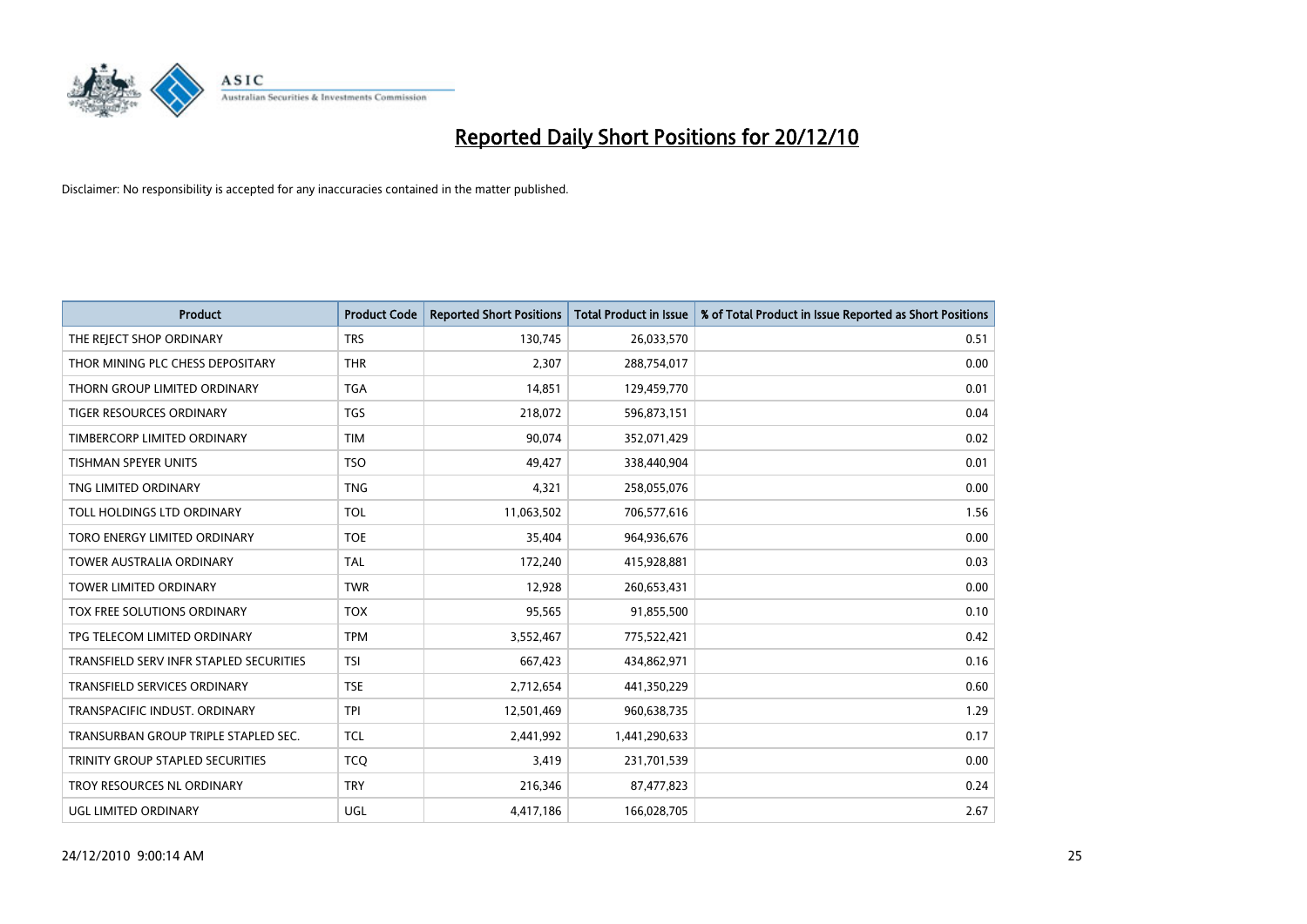

| <b>Product</b>                            | <b>Product Code</b> | <b>Reported Short Positions</b> | <b>Total Product in Issue</b> | % of Total Product in Issue Reported as Short Positions |
|-------------------------------------------|---------------------|---------------------------------|-------------------------------|---------------------------------------------------------|
| UNILIFE CORPORATION CDI US PROHIBITED     | <b>UNS</b>          | 401,587                         | 267,725,963                   | 0.14                                                    |
| UXC LIMITED ORDINARY                      | <b>UXC</b>          | 14,271                          | 305,789,718                   | 0.00                                                    |
| VALAD PROPERTY GROUP STAPLED US PROHIBIT. | <b>VPG</b>          | 3,857,037                       | 115,108,116                   | 3.35                                                    |
| <b>VDM GROUP LIMITED ORDINARY</b>         | <b>VMG</b>          | 11,116                          | 193,127,749                   | 0.01                                                    |
| <b>VENTURE MINERALS ORDINARY</b>          | <b>VMS</b>          | 6,500                           | 220,943,592                   | 0.00                                                    |
| <b>VILLAGE ROADSHOW LTD ORDINARY</b>      | <b>VRL</b>          | 450                             | 151,668,100                   | 0.00                                                    |
| <b>VIRGIN BLUE HOLDINGS ORDINARY</b>      | <b>VBA</b>          | 8,660,402                       | 2,210,197,600                 | 0.39                                                    |
| <b>VISION GROUP HLDGS ORDINARY</b>        | <b>VGH</b>          | 78,000                          | 72,771,187                    | 0.11                                                    |
| VITA GROUP LTD ORDINARY                   | <b>VTG</b>          | 75,190                          | 142,499,800                   | 0.05                                                    |
| VITERRA INC CDI 1:1                       | <b>VTA</b>          | 4.177                           | 68,629,939                    | 0.01                                                    |
| <b>WAREHOUSE GROUP ORDINARY</b>           | <b>WHS</b>          | 76,160                          | 311,195,868                   | 0.02                                                    |
| <b>WATPAC LIMITED ORDINARY</b>            | <b>WTP</b>          | 100,738                         | 183,341,382                   | 0.05                                                    |
| <b>WDS LIMITED ORDINARY</b>               | <b>WDS</b>          | 41.255                          | 143,107,458                   | 0.03                                                    |
| WEBIET LIMITED ORDINARY                   | <b>WEB</b>          | 100,656                         | 77,661,278                    | 0.14                                                    |
| <b>WESFARMERS LIMITED ORDINARY</b>        | <b>WES</b>          | 19,714,252                      | 1,005,182,279                 | 1.93                                                    |
| WESFARMERS LIMITED PARTIALLY PROTECTED    | <b>WESN</b>         | 1,350,924                       | 151,889,883                   | 0.86                                                    |
| WEST AUSTRALIAN NEWS ORDINARY             | <b>WAN</b>          | 8,701,386                       | 219,668,970                   | 3.97                                                    |
| WESTERN AREAS NL ORDINARY                 | <b>WSA</b>          | 7,426,370                       | 179,735,899                   | 4.12                                                    |
| WESTERN DESERT RES. ORDINARY              | <b>WDR</b>          | 948                             | 154,684,108                   | 0.00                                                    |
| WESTFIELD GROUP ORD/UNIT STAPLED DEF      | <b>WDCDA</b>        | 2,714,919                       | 2,307,773,663                 | 0.10                                                    |